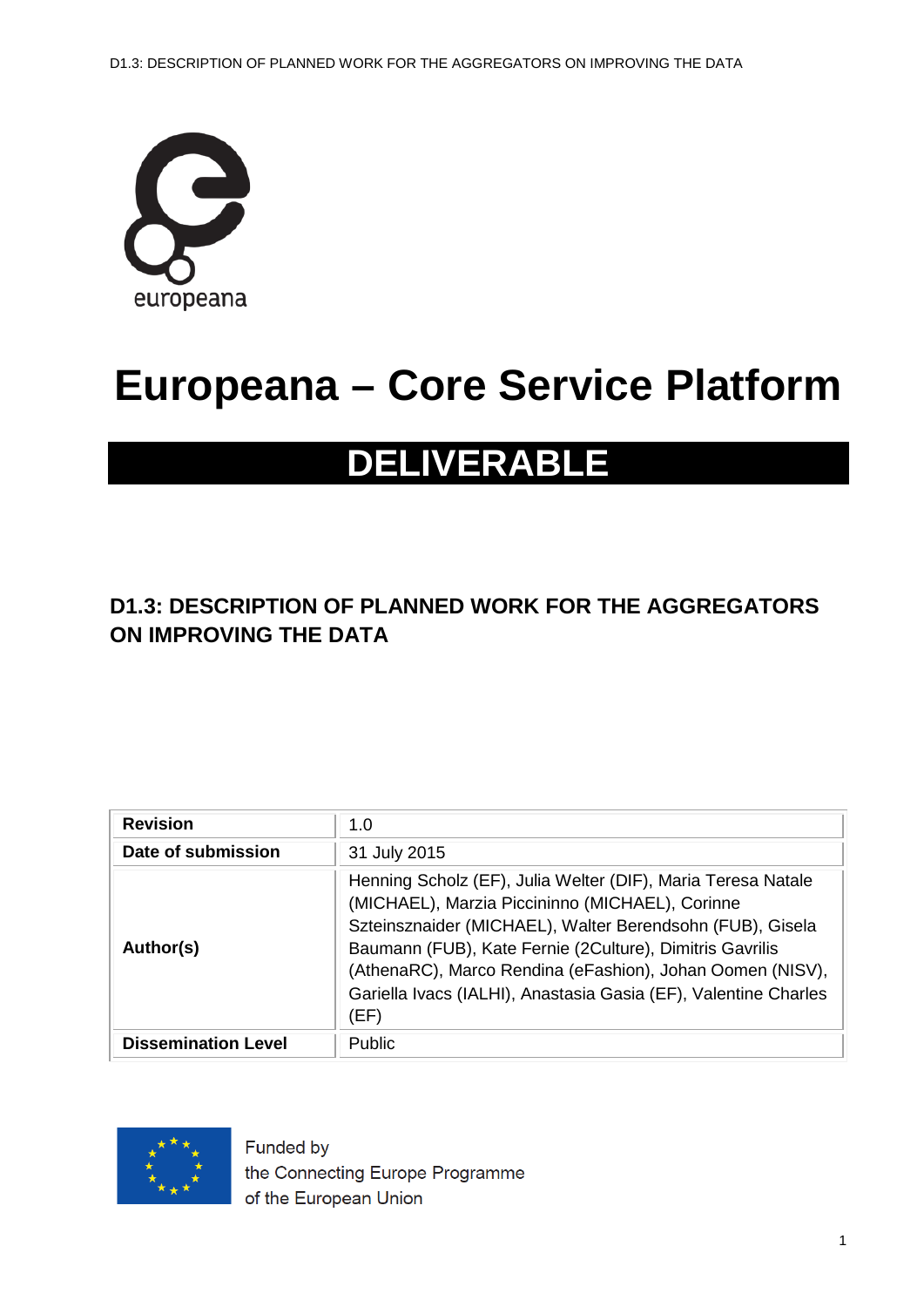# **REVISION HISTORY AND STATEMENT OF ORIGINALITY**

# **Revision History**

| <b>Revision</b><br>No. | Date       | <b>Author (Organisation)</b>                                                                                                                                                                                                                                                                                                                                                                    | <b>Description</b>                             |
|------------------------|------------|-------------------------------------------------------------------------------------------------------------------------------------------------------------------------------------------------------------------------------------------------------------------------------------------------------------------------------------------------------------------------------------------------|------------------------------------------------|
| 0.1                    | 14/07/2015 | Henning Scholz (EF)                                                                                                                                                                                                                                                                                                                                                                             | Template and initial draft                     |
| 0.2                    | 27/07/2015 | Henning Scholz (EF), Julia Welter<br>(DIF), Maria Teresa Natale<br>(MICHAEL), Marzia Piccininno<br>(MICHAEL), Corinne<br>Szteinsznaider (MICHAEL), Walter<br>Berendsohn (FUB), Gisela<br>Baumann (FUB), Kate Fernie<br>(2Culture), Dimitris Gavrilis<br>(AthenaRC), Marco Rendina<br>(eFashion), Johan Oomen (NISV),<br>Gariella Ivacs (IALHI), Anastasia<br>Gasia (EF), Valentine Charles (EF) | Final draft                                    |
| 0.3                    | 30/07/2015 | Gordon McKenna (CT), Marie-<br>Claire Dangerfield (EF)                                                                                                                                                                                                                                                                                                                                          | Review                                         |
| 1.0                    | 03/08/2015 | Henning Scholz (EF)                                                                                                                                                                                                                                                                                                                                                                             | Reviewers comments<br>integrated, layout edits |

## **Statement of originality:**

This milestone contains original unpublished work except where clearly indicated otherwise. Acknowledgement of previously published material and of the work of others has been made through appropriate citation, quotation or both.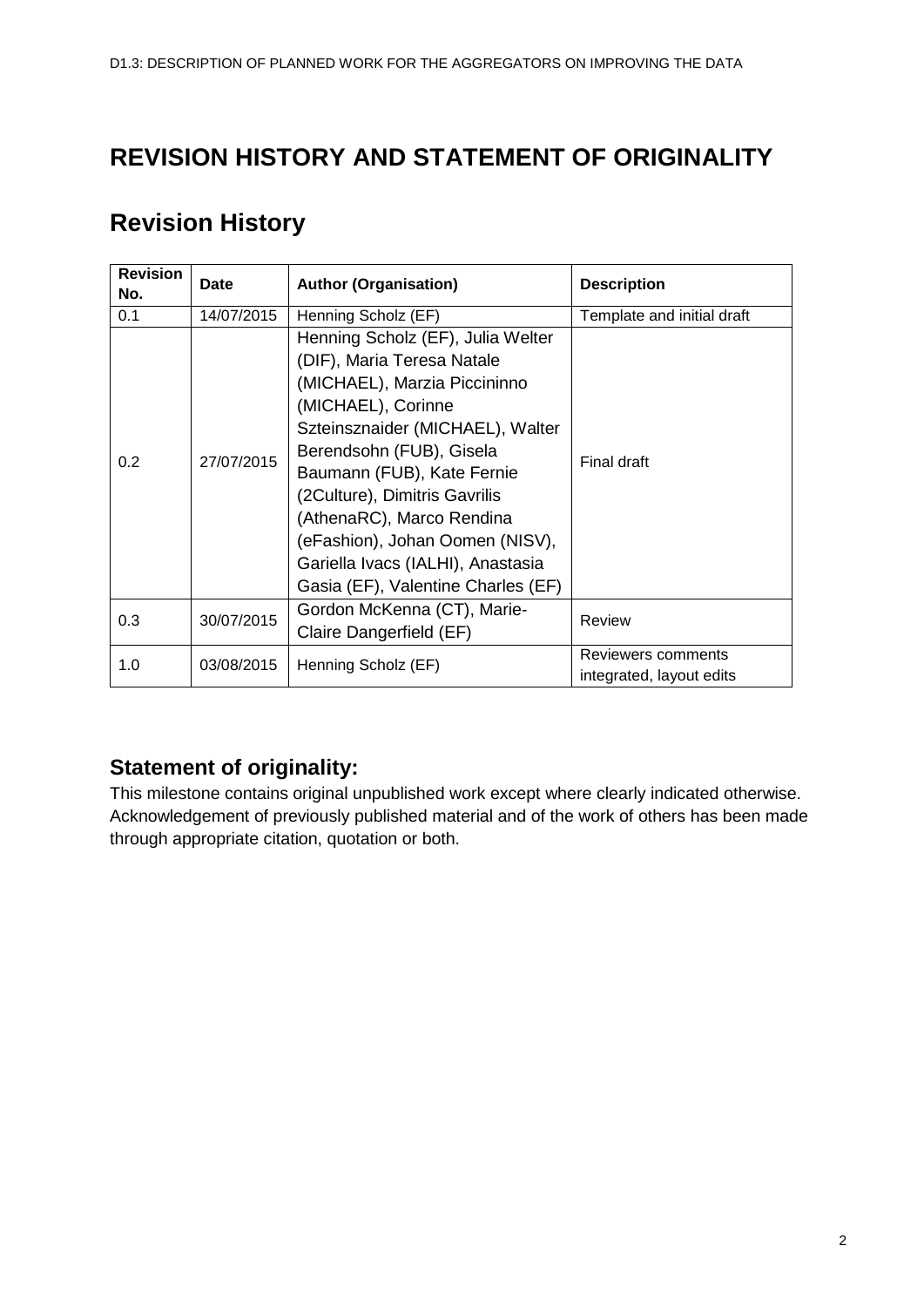# **Table of Contents**

 $\overline{a}$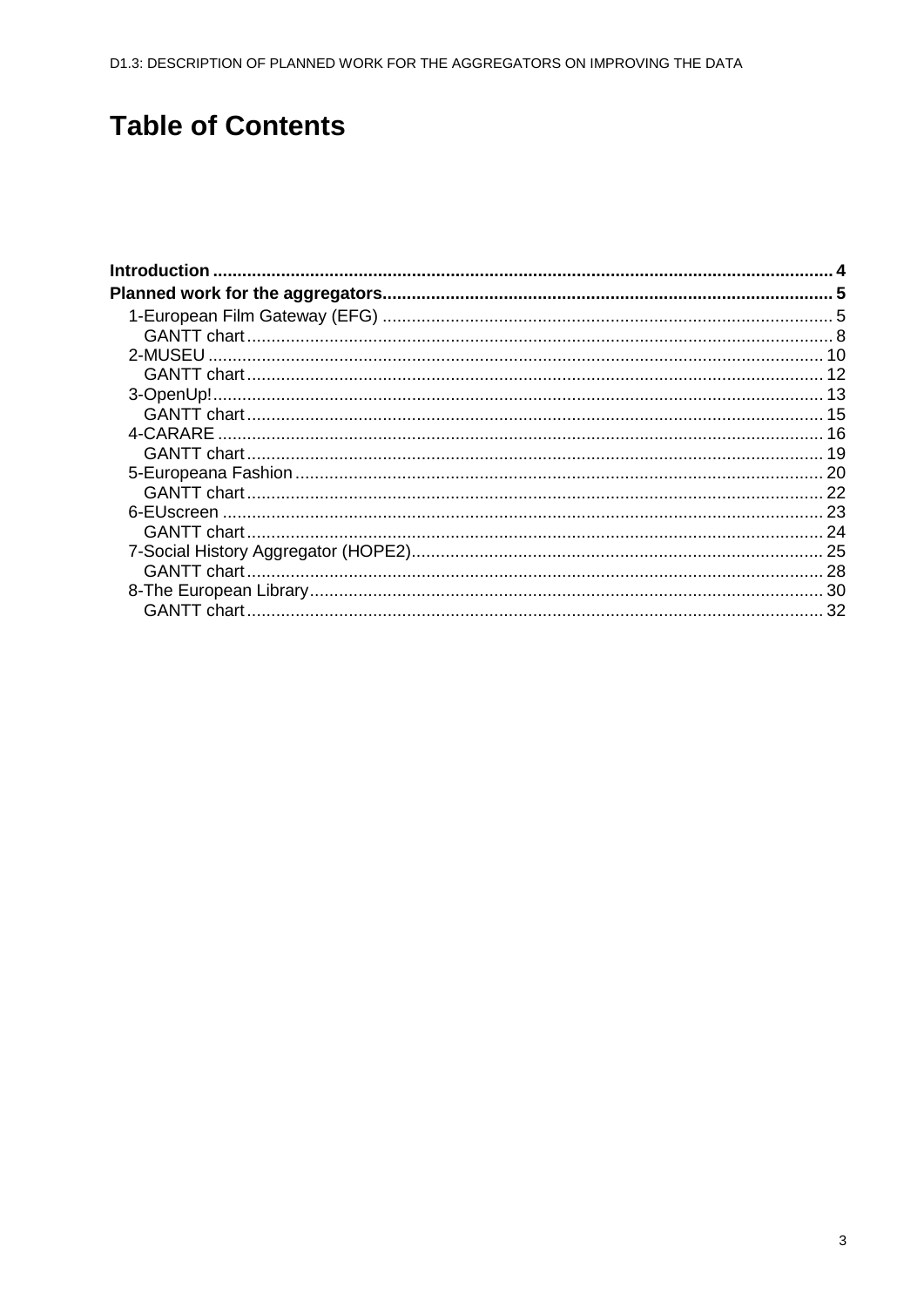# <span id="page-3-0"></span>**Introduction**

The variety of content that is accessible via the Europeana Portal is huge. Books, paintings, photographs, newsreels, sound recordings from more than 3,300 museums, libraries, archives and audiovisual archives from across Europe have been made accessible over the last few years, resulting in a corpus of more than 44.7 million metadata records (as of 13 July 2015). But not only the content itself is very diverse, the quality of the data a user can find in Europeana varies a lot across the Europeana database. When we say 'data' we mean both the metadata describing the cultural heritage objects and the digital objects linked from within the metadata. For more details about metadata quality in Europeana it is referred to the Report and Recommendations from the Task Force on Metadata Quality<sup>[1](#page-3-1)</sup>.

Improving data quality is the first priority for Europeana under the Europeana Strategy 2015- 2020. It is clear from the work of the Metadata Quality Task Force how important the contribution of aggregators towards better data quality is. We see that aggregators that invest in more metadata checks achieve a higher quality compared to aggregators investing less in metadata checks. A much closer collaboration between Europeana Office and aggregators but also between different aggregators creates a better understanding of the needs for better data and how to achieve this. The set-up of the Europeana DSI is supporting this closer collaboration. Eight domain and thematic aggregators are full partners of the Europeana DSI to work more closely together on various aspects of aggregation, including data quality improvements. The purpose of this deliverable is to make plans for data improvements transparent between all aggregating partners of the DSI to enable a better alignment of activities and to address specific challenges together, using the experiences of other aggregators. In setting up this plan it also helps to advice aggregators on priority targets and potential risks of choosing a certain approach.

The following documents are meant to be a guide for good targets for quality improvements:

- Europeana Publishing Framework (to be published later in 2015)
- **•** Europeana Publishing Guide<sup>[2](#page-3-2)</sup>
- Partner and Data Development Plan $3$
- Report and Recommendations from the Metadata Quality Task Force<sup>[4](#page-3-4)</sup>

A few examples are given to illustrate potential targets for quality improvements, that are elaborated in more detail in the above documents. If aggregators want people to find, view and use content, however users want to do that, content has to be freely re-usable (PDM, CC0, CC BY, CC BY-SA), directly linked from the metadata and the technical quality needs to be high (images need to be 1,200 pixels wide, which is equivalent to about 1 megapixel). Enrichment is an important element that improves data quality, e.g. through the use of open vocabularies such as Iconclass and Getty Art and Architecture Thesaurus. Thumbnails (or other previews) should be made available for all digital cultural heritage objects. Metadata should have relevant, humanunderstandable fields, e.g. titles should provide meaningful access for the users of Europeana. Depending on the quality of existing data in Europeana, the aggregators focus their efforts on specific elements to improve their collections, which is specified in this document.

Although quality targets should be measurable as much as possible, this document is not to elaborate on the new data to be ingested. For new data ingestions it is important to follow the above guides and recommendations, but the amount of data will only be presented in September 2015 (Europeana DSI MS6 - Data ingestion plan). The focus of the quality improvements listed and described below are the data submitted by the aggregators in earlier years.

 <sup>1</sup> <http://pro.europeana.eu/publication/metadata-quality-task-force-report>

<span id="page-3-2"></span><span id="page-3-1"></span><sup>2</sup> <http://pro.europeana.eu/publication/publication-policy>

<span id="page-3-3"></span><sup>3</sup> [http://pro.europeana.eu/files/Europeana\\_Professional/Projects/Project\\_list/Europeana\\_Version3/Mileston](http://pro.europeana.eu/files/Europeana_Professional/Projects/Project_list/Europeana_Version3/Milestones/Ev3%20MS2%20MS4%20MS5%20Partner%20and%20Data%20Development.pdf) [es/Ev3%20MS2%20MS4%20MS5%20Partner%20and%20Data%20Development.pdf](http://pro.europeana.eu/files/Europeana_Professional/Projects/Project_list/Europeana_Version3/Milestones/Ev3%20MS2%20MS4%20MS5%20Partner%20and%20Data%20Development.pdf)

<span id="page-3-4"></span><sup>4</sup> <http://pro.europeana.eu/publication/metadata-quality-task-force-report>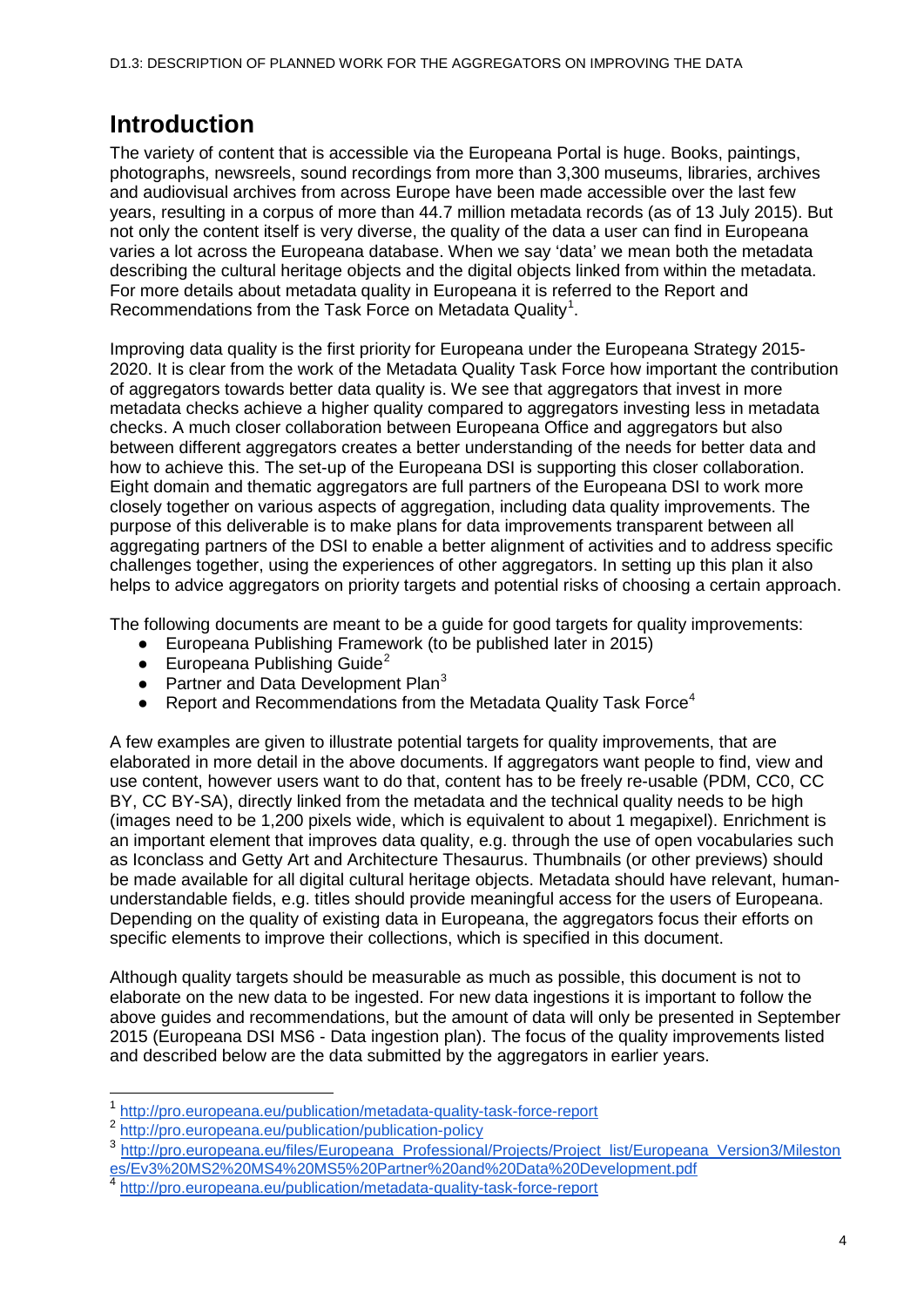# <span id="page-4-0"></span>**Planned work for the aggregators**

## <span id="page-4-1"></span>**1-European Film Gateway (EFG)**

#### **Person Months in Task** 6

#### **Description of work**

EFG will clean and enrich metadata coming from the film archive domain to EFG and Europeana. The focus of enrichment work will be on improving discoverability of digital objects by enriching keywords and content descriptions. To support the user experience on EFG and Europeana, EFG archives will be encouraged to provide direct links to digital objects and thumbnails, where this is not already the case, and to improve the rights labelling of individual objects so that their rights status becomes more transparent to users. Together with the EFG partners from the film archives, Deutsches Filminstitut (DIF) will work on these tasks.

In addition, EFG seeks to connect new archives as well as new collections from existing EFG archives.

| Subcontracting                                                 |                                                                                          |  |  |  |
|----------------------------------------------------------------|------------------------------------------------------------------------------------------|--|--|--|
| Task (Europeana DSI)                                           | 1.5.2 Improve the Europeana DSI data and metadata quality                                |  |  |  |
| 1.7.2 Develop, establish and maintain technical infrastructure |                                                                                          |  |  |  |
| Amount (EUR)                                                   | 48.000 EUR                                                                               |  |  |  |
| <b>Description</b>                                             |                                                                                          |  |  |  |
| Tasks to be subcontracted:                                     |                                                                                          |  |  |  |
| $\bullet$                                                      | Hosting and maintenance of EFG database;                                                 |  |  |  |
| $\bullet$                                                      | Participation in discussion and planning of issues concerning T1.1 "Data and aggregation |  |  |  |
| infrastructure innovation";                                    |                                                                                          |  |  |  |
|                                                                |                                                                                          |  |  |  |

- Ingestion work for new data providers and enriched data sets from existing providers;
- Improvement of tools (e.g. Metadata Editor Tool).

| <b>Task</b>        | T01.1 Evaluation of possible contributions and data improvements through EFG<br>archives                                                                                                                                                                                                                                                                                             |
|--------------------|--------------------------------------------------------------------------------------------------------------------------------------------------------------------------------------------------------------------------------------------------------------------------------------------------------------------------------------------------------------------------------------|
| <b>Description</b> | Association des Cinémathèques Européenes (ACE) and DIF carried out an EFG<br>information meeting to inform all ACE member archives connected or not yet<br>connected to EFG about the activities under the Europeana DSI. The meeting<br>was used to bring attention to data quality issues raised by Europeana under the<br>DSI.                                                    |
|                    | As a follow-up of this meeting held in Bologna on the 3rd of July 2015, ACE<br>circulated a survey among all ACE member archives to find out about what they<br>offer to work on under the Europeana DSI, where ACE has reserved a dedicated<br>subcontracting budget for to pay ACE member archives and others for their<br>activities. Deadline for this survey is 14 August 2015. |
|                    | The input provided by the archives will serve as the basis for further negotiations<br>with the archives about concrete tasks to be carried out. At the end of the<br>negotiations, there will be a concrete activities plan for all ACE archives that have<br>indicated their interest to contribute to the Europeana DSI.                                                          |
|                    | All further tasks described for EFG in this deliverable depend on the outcome of                                                                                                                                                                                                                                                                                                     |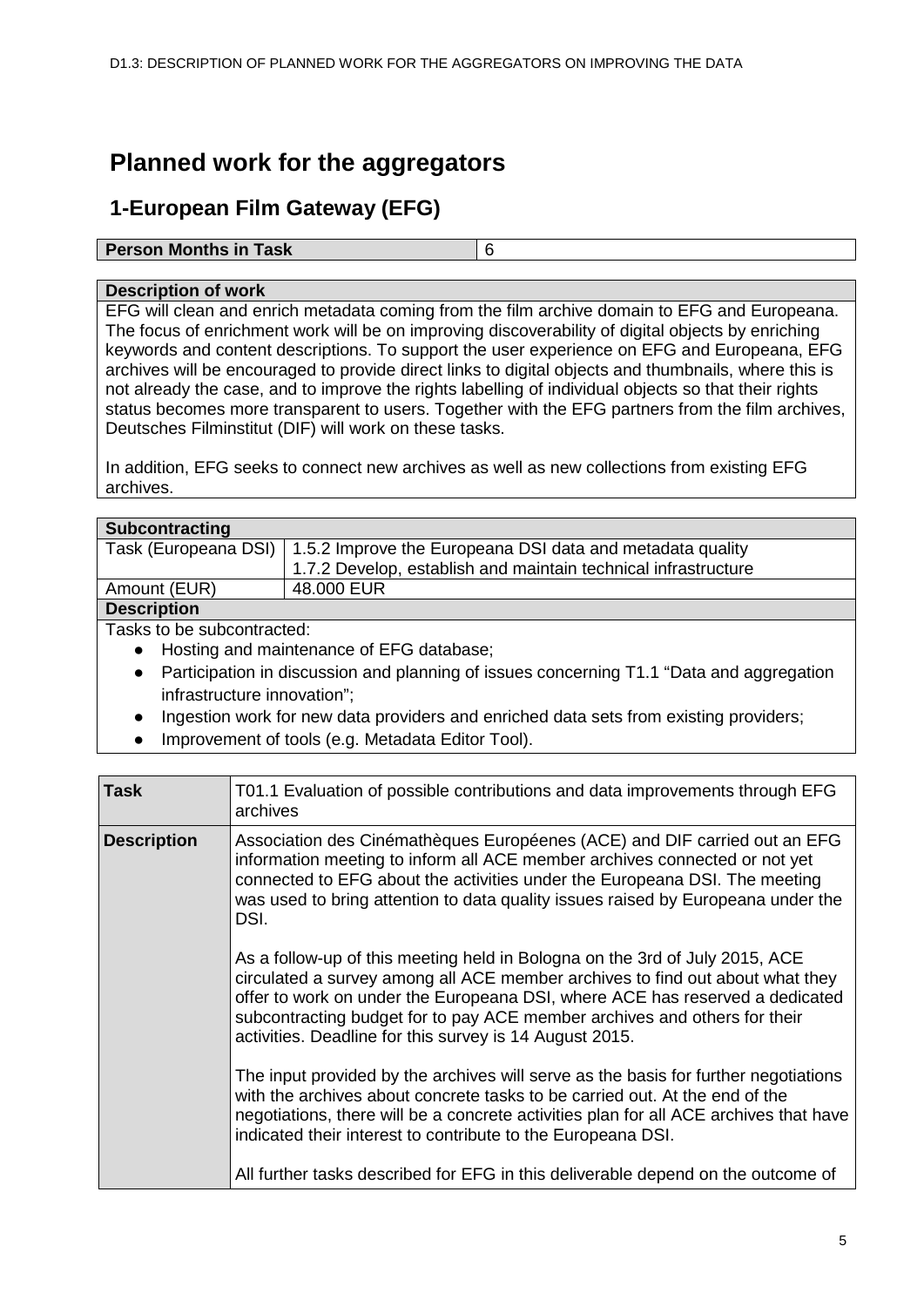|                    | the individual negotiations with the archives. Once the negotiations are finished, it<br>is also possible to provide concrete numbers of objects to be enriched or newly<br>provided.                                                                                                                                                                                                                                                                                                                                                                                                                                                                                                                                                                                                                             |  |  |  |  |  |  |  |  |
|--------------------|-------------------------------------------------------------------------------------------------------------------------------------------------------------------------------------------------------------------------------------------------------------------------------------------------------------------------------------------------------------------------------------------------------------------------------------------------------------------------------------------------------------------------------------------------------------------------------------------------------------------------------------------------------------------------------------------------------------------------------------------------------------------------------------------------------------------|--|--|--|--|--|--|--|--|
| <b>Start Month</b> | 03 <sup>5</sup>                                                                                                                                                                                                                                                                                                                                                                                                                                                                                                                                                                                                                                                                                                                                                                                                   |  |  |  |  |  |  |  |  |
| <b>End Month</b>   | 11                                                                                                                                                                                                                                                                                                                                                                                                                                                                                                                                                                                                                                                                                                                                                                                                                |  |  |  |  |  |  |  |  |
| Milestone(s)       | M01.1 EFG Information meeting held (Month 03)<br>M01.2 Survey circulated (Month 03)<br>M01 3 Surveys evaluated and tasks identified (Month 05)<br>M01.4 Data enrichment and contribution activities by archives to EFG completed<br>(Month 11)                                                                                                                                                                                                                                                                                                                                                                                                                                                                                                                                                                    |  |  |  |  |  |  |  |  |
| Deliverable(s)     | D01.1 Activity plan for EFG archives (Month 07)<br>D01.2 Delivery of improved metadata and new collections to EFG (Month 11)                                                                                                                                                                                                                                                                                                                                                                                                                                                                                                                                                                                                                                                                                      |  |  |  |  |  |  |  |  |
| <b>Task</b>        |                                                                                                                                                                                                                                                                                                                                                                                                                                                                                                                                                                                                                                                                                                                                                                                                                   |  |  |  |  |  |  |  |  |
|                    | T01.2 Improvement of rights labeling                                                                                                                                                                                                                                                                                                                                                                                                                                                                                                                                                                                                                                                                                                                                                                              |  |  |  |  |  |  |  |  |
| <b>Description</b> | Metadata in EFG is completely rights-labelled but not in all cases correctly. This<br>is especially true for contributors who delivered larger amounts of content<br>without rights labels within the original EFG project (2008-2011). In these cases<br>the status was set to the default value "rights protected" for all their content.<br>Seeing that the majority of film-related is still in copyright today, the number of<br>items incorrectly labelled can be considered comparably small. Nevertheless,<br>EFG will aim to specify rights labels more clearly, especially with regard to the<br>public domain. This activity is dependent on the support of the archives<br>contributing the content in question, as re-labelling of rights cannot be done<br>without the individual content provider. |  |  |  |  |  |  |  |  |
| <b>Start Month</b> | 04                                                                                                                                                                                                                                                                                                                                                                                                                                                                                                                                                                                                                                                                                                                                                                                                                |  |  |  |  |  |  |  |  |
| <b>End Month</b>   | 11                                                                                                                                                                                                                                                                                                                                                                                                                                                                                                                                                                                                                                                                                                                                                                                                                |  |  |  |  |  |  |  |  |
| Milestone(s)       | M01.5 Identification of all objects that need relabeling and of archives that have<br>to provide the respective information (Month 04)<br>M01.6 Start of rights labelling (Month 06)<br>M01.7 100% of identified incorrect rights labeling adjusted for correct display on<br>Europeana (Month 13)                                                                                                                                                                                                                                                                                                                                                                                                                                                                                                                |  |  |  |  |  |  |  |  |
| Deliverable(s)     | D01.3 Rights labels corrected where possible and ingested into EFG (Month<br>11)                                                                                                                                                                                                                                                                                                                                                                                                                                                                                                                                                                                                                                                                                                                                  |  |  |  |  |  |  |  |  |
|                    |                                                                                                                                                                                                                                                                                                                                                                                                                                                                                                                                                                                                                                                                                                                                                                                                                   |  |  |  |  |  |  |  |  |
| <b>Task</b>        | T01.3 Direct links                                                                                                                                                                                                                                                                                                                                                                                                                                                                                                                                                                                                                                                                                                                                                                                                |  |  |  |  |  |  |  |  |

| EFG is already providing the majority of its content with a direct link. Under this<br>task EFG will evaluate the exact numbers of IsSHownBy links provided so far<br>(estimates: c80% of the content coming to Europeana from EFG has an<br>IsShownBy link. c70% of videos aggregated by EFG have a direct link.) EFG<br>will continue to communicate the need for direct links to the archives and<br>engage in increasing the amount of items, especially video, with an IsShownBy<br>link and identify archives that can provide edm: is Shown By in addition to |
|----------------------------------------------------------------------------------------------------------------------------------------------------------------------------------------------------------------------------------------------------------------------------------------------------------------------------------------------------------------------------------------------------------------------------------------------------------------------------------------------------------------------------------------------------------------------|
| edm:isShownAt.                                                                                                                                                                                                                                                                                                                                                                                                                                                                                                                                                       |
|                                                                                                                                                                                                                                                                                                                                                                                                                                                                                                                                                                      |

<span id="page-5-0"></span> <sup>5</sup> 00=Apr 2015, 01=May 2015, 02=Jun 2015, 03=Jul 2015, 04=Aug 2015, 05=Sep 2015, 06=Oct 2015, 07=Nov 2015, 08=Dec 2015, 09=Jan 2016, 10=Feb 2016, 11=Mar 2016, 12=Apr 2016, 13=May 2016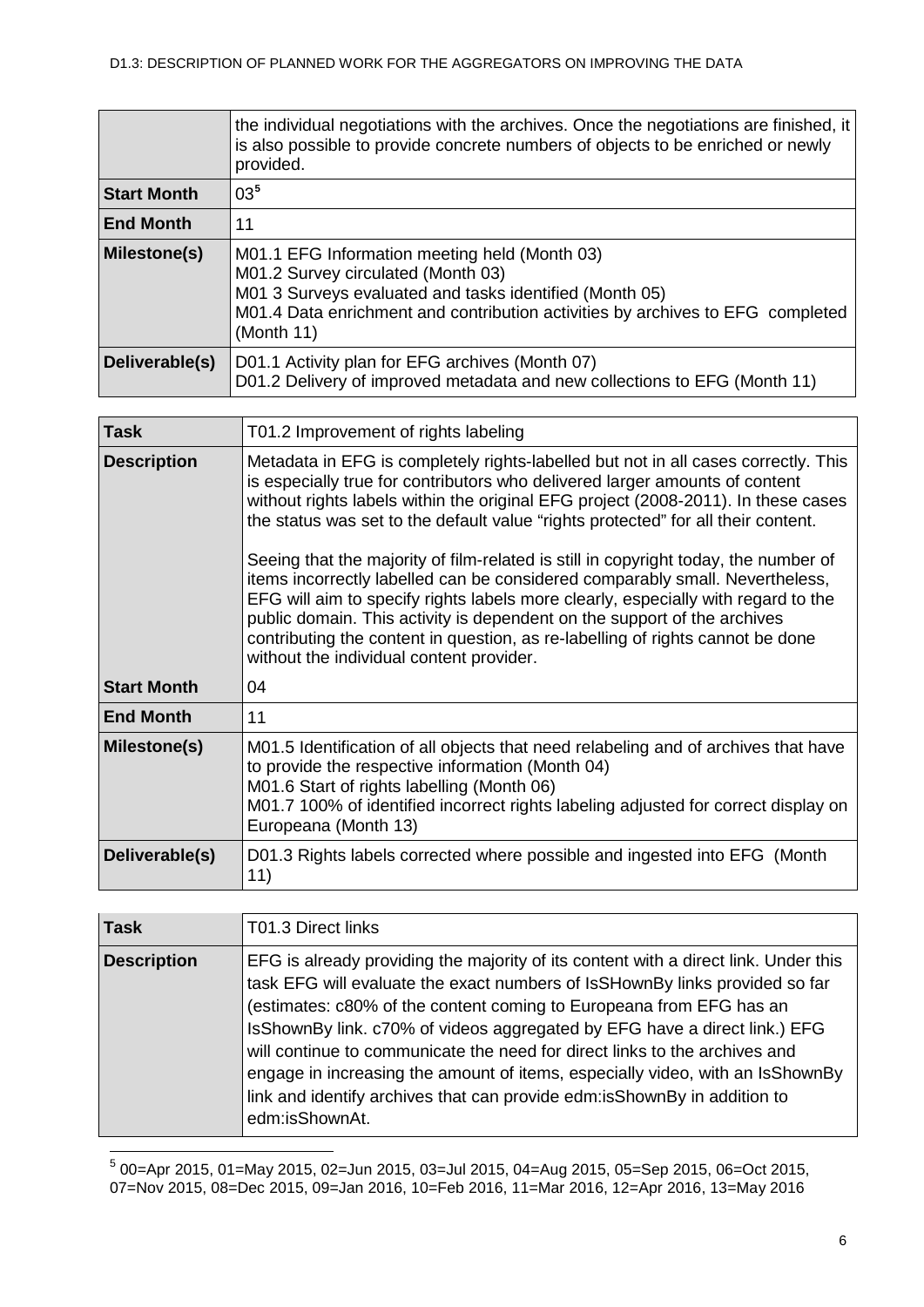|                    | DIF will encourage all contributing archives to deliver edm: is Shown By where<br>archives do not claim strategic reasons for not doing so, or where technical<br>obstacles hinder the delivery of edm:isShownBy. In the latter case, DIF will<br>support archives in finding solutions to overcome these obstacles if possible. |
|--------------------|----------------------------------------------------------------------------------------------------------------------------------------------------------------------------------------------------------------------------------------------------------------------------------------------------------------------------------|
| <b>Start Month</b> | 04                                                                                                                                                                                                                                                                                                                               |
| <b>End Month</b>   | 11                                                                                                                                                                                                                                                                                                                               |
| Milestone(s)       | M01.8 Identification of missing edm: is Shown By (Month 04)<br>M01.9 Negotiation with respective archives about possibility to provide<br>edm:isShownBy (Month 05)<br>M01.10 Delivery of edm: is Shown By through involved archives to EFG<br>completed (Month 11)                                                               |
| Deliverable(s)     | D01.4 Delivery of edm:isShownBy completed for all EFG archives involved in<br>the ACE subcontract that are able to provide direct links to EFG (Month 11)                                                                                                                                                                        |

| <b>Task</b>         | T01.4 Providing previews (thumbnails)                                                                                                                                                                                                                                                                                                                                                                                                                                                                                                                                            |
|---------------------|----------------------------------------------------------------------------------------------------------------------------------------------------------------------------------------------------------------------------------------------------------------------------------------------------------------------------------------------------------------------------------------------------------------------------------------------------------------------------------------------------------------------------------------------------------------------------------|
| <b>Description</b>  | ACE and DIF will put a focus on the provision of previews (thumbnails). There<br>are still a number of especially video collections in EFG that do not provide<br>them. In contrast to images and texts where thumbnails can be created<br>automatically by the EFG and Europeana system, this does not work for video<br>files. In the case of videos, the contributing archive has to create thumbnails<br>and deliver them in the form of a link in the exported metadata. DIF will contact<br>the partners in question and encourage them to provide thumbnails if they can. |
| <b>Start Month</b>  | 04                                                                                                                                                                                                                                                                                                                                                                                                                                                                                                                                                                               |
| <b>End Month</b>    | 11                                                                                                                                                                                                                                                                                                                                                                                                                                                                                                                                                                               |
| <b>Milestone(s)</b> | M01.11 Identification of collections missing thumbnails completed (Month 04)<br>M01.12 Negotiations with archives completed that need to provide thumbnails<br>for videos (Month 06)                                                                                                                                                                                                                                                                                                                                                                                             |
| Deliverable(s)      | D01.5 Delivery of links to thumbnails to EFG completed by archives involved<br>(Month 11)                                                                                                                                                                                                                                                                                                                                                                                                                                                                                        |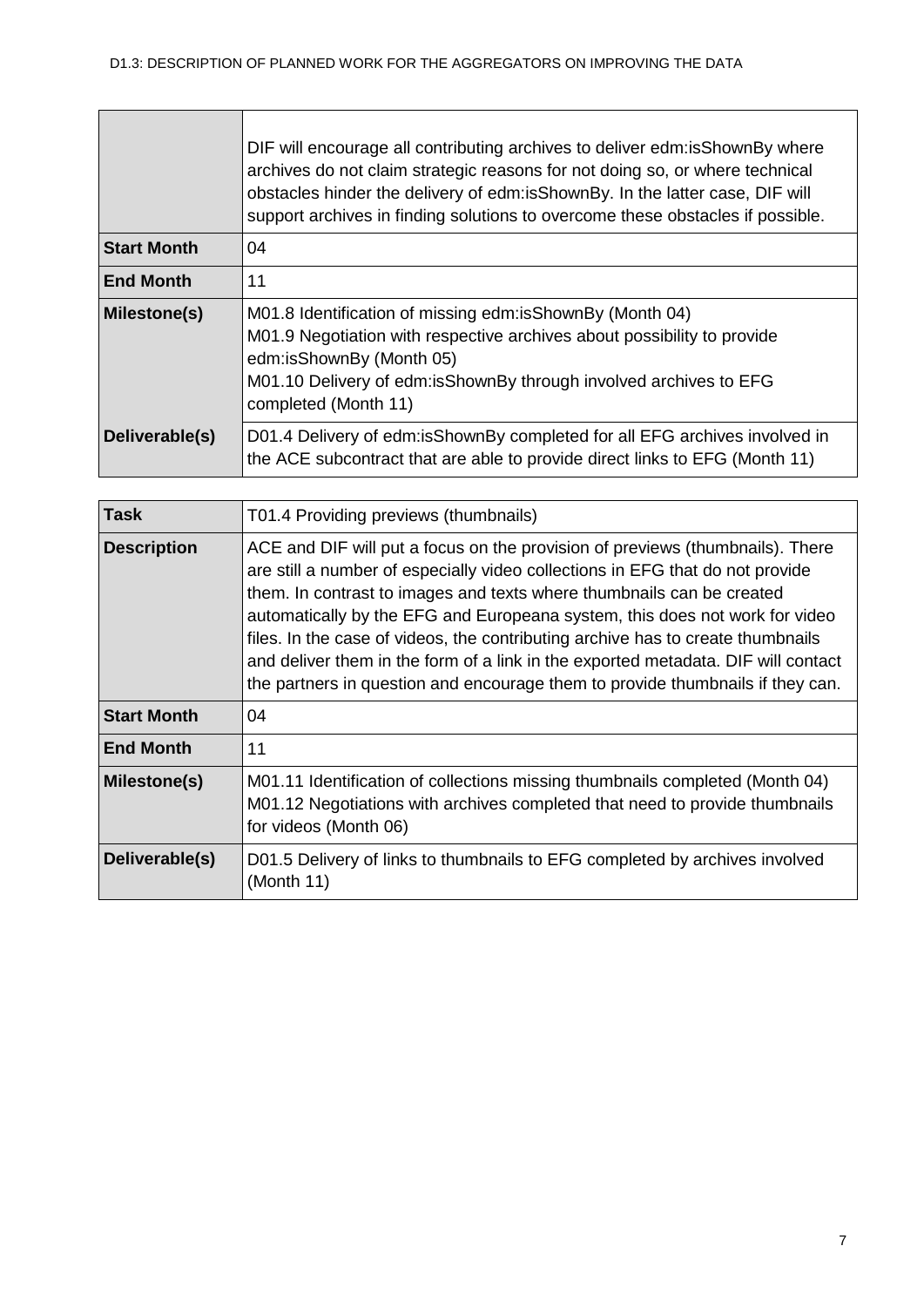<span id="page-7-0"></span>

| Task/Deliverable/Milestone |                                                                                                 | 00 | 01 | 02                | 03 | 04 | 05 | 06 | 07 | 08 | 09 | 10 | 11 | 12 | 13 |
|----------------------------|-------------------------------------------------------------------------------------------------|----|----|-------------------|----|----|----|----|----|----|----|----|----|----|----|
|                            | <b>European Film Gateway</b>                                                                    |    |    |                   |    |    |    |    |    |    |    |    |    |    |    |
| <b>Task</b>                |                                                                                                 |    |    |                   |    |    |    |    |    |    |    |    |    |    |    |
| T01.1                      | <b>Evaluation of possible</b><br>contributions and data<br>improvements through EFG<br>archives |    |    |                   |    |    |    |    |    |    |    |    |    |    |    |
|                            | <b>Deliverables</b>                                                                             |    |    |                   |    |    |    |    |    |    |    |    |    |    |    |
| D01.1                      | <b>Activity plan for EFG</b><br>archives                                                        |    |    |                   |    |    |    |    |    |    |    |    |    |    |    |
| D01.2                      | <b>Delivery of improved</b><br>metadata and new collections<br>to EFG                           |    |    |                   |    |    |    |    |    |    |    |    |    |    |    |
|                            |                                                                                                 |    |    | <b>Milestones</b> |    |    |    |    |    |    |    |    |    |    |    |
| M01.1                      | <b>EFG Information meeting</b><br>held                                                          |    |    |                   |    |    |    |    |    |    |    |    |    |    |    |
| M01.2                      | <b>Survey circulated</b>                                                                        |    |    |                   |    |    |    |    |    |    |    |    |    |    |    |
| M01.3                      | <b>Surveys evaluated and tasks</b><br><i>identified</i>                                         |    |    |                   |    |    |    |    |    |    |    |    |    |    |    |
| M01.4                      | Data enrichment and<br>contribution activities by<br>archives to EFG completed                  |    |    |                   |    |    |    |    |    |    |    |    |    |    |    |

| <b>Task/Deliverable/Milestone</b> |                                                                                                                                | 00 | 0 <sub>1</sub> | 02 <sub>2</sub>   | 03 | 04 | 05 | 06 | 07 | 08 | 09 | 10 | 11 | 12 | 13 |
|-----------------------------------|--------------------------------------------------------------------------------------------------------------------------------|----|----------------|-------------------|----|----|----|----|----|----|----|----|----|----|----|
|                                   | <b>European Film Gateway</b>                                                                                                   |    |                |                   |    |    |    |    |    |    |    |    |    |    |    |
| Task                              |                                                                                                                                |    |                |                   |    |    |    |    |    |    |    |    |    |    |    |
| T01.2                             | <b>Improvement of rights</b><br>labelling                                                                                      |    |                |                   |    |    |    |    |    |    |    |    |    |    |    |
| <b>Deliverables</b>               |                                                                                                                                |    |                |                   |    |    |    |    |    |    |    |    |    |    |    |
| D01.3                             | <b>Rights labels corrected where</b><br>possible and ingested into<br><b>EFG</b>                                               |    |                |                   |    |    |    |    |    |    |    |    |    |    |    |
|                                   |                                                                                                                                |    |                | <b>Milestones</b> |    |    |    |    |    |    |    |    |    |    |    |
| M01.5                             | <b>Identification of objects that</b><br>need relabeling and of<br>archives that have to provide<br>the respective information |    |                |                   |    |    |    |    |    |    |    |    |    |    |    |
| M01.6                             | <b>Start of rights labelling</b><br>activities                                                                                 |    |                |                   |    |    |    |    |    |    |    |    |    |    |    |
| M01.7                             | 100% of identified incorrect<br>rights labeling adjusted for<br>correct display on Europeana                                   |    |                |                   |    |    |    |    |    |    |    |    |    |    |    |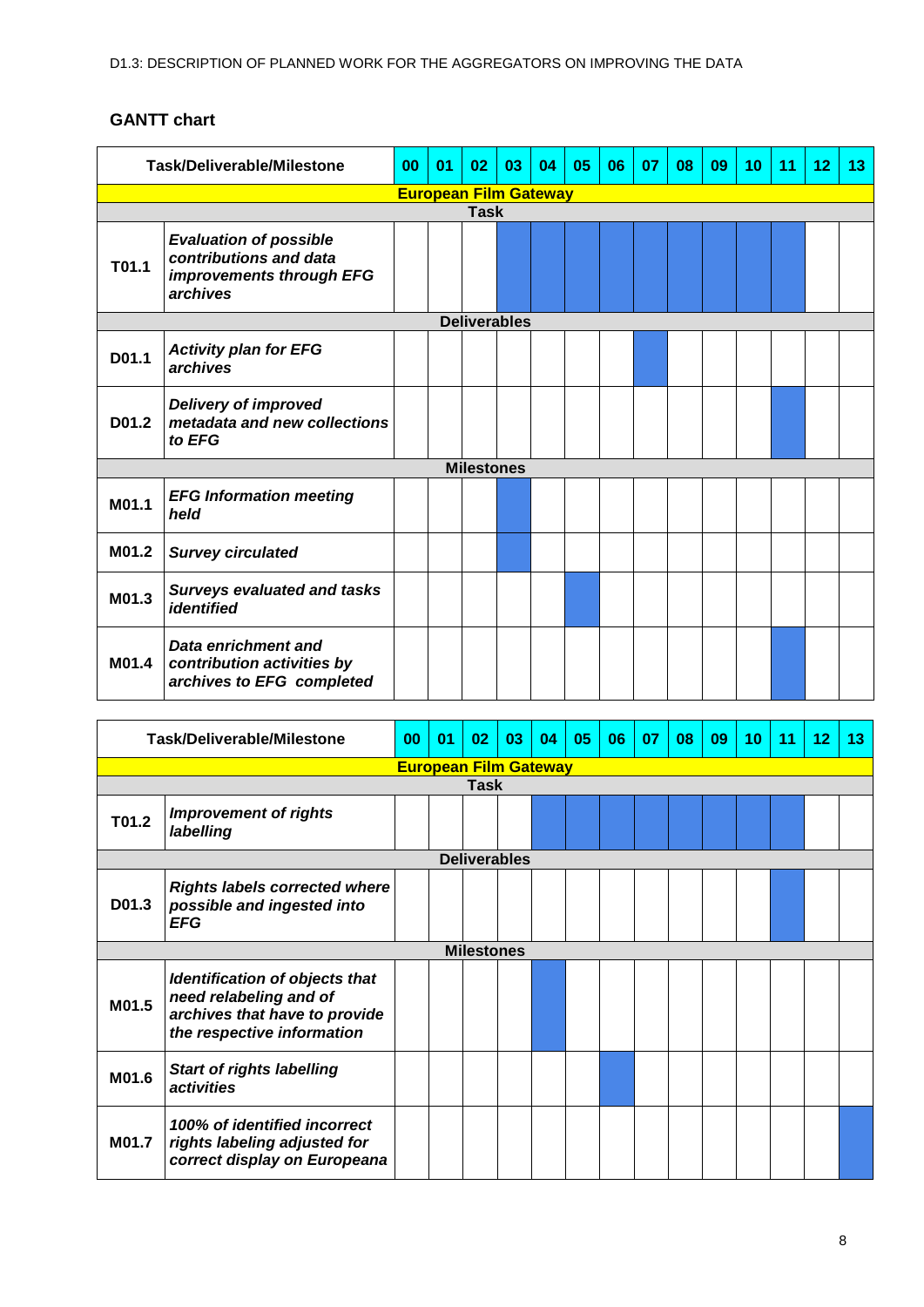| <b>Task/Deliverable/Milestone</b>                                                                                                                                    |                                                                                              | 00 | 01                           | 02                | 03                  | 04 | 05 | 06 | 07 | 08 | 09 | 10 | 11 | 12 | 13 |
|----------------------------------------------------------------------------------------------------------------------------------------------------------------------|----------------------------------------------------------------------------------------------|----|------------------------------|-------------------|---------------------|----|----|----|----|----|----|----|----|----|----|
|                                                                                                                                                                      |                                                                                              |    | <b>European Film Gateway</b> |                   |                     |    |    |    |    |    |    |    |    |    |    |
| <b>Task</b>                                                                                                                                                          |                                                                                              |    |                              |                   |                     |    |    |    |    |    |    |    |    |    |    |
| T01.3                                                                                                                                                                | <b>Direct links</b>                                                                          |    |                              |                   |                     |    |    |    |    |    |    |    |    |    |    |
|                                                                                                                                                                      |                                                                                              |    |                              |                   | <b>Deliverables</b> |    |    |    |    |    |    |    |    |    |    |
| Delivery of edm:isShownBy<br>completed for all EFG<br>archives involved in the<br>D01.4<br><b>ACE subcontract that are</b><br>able to provide direct links<br>to EFG |                                                                                              |    |                              |                   |                     |    |    |    |    |    |    |    |    |    |    |
|                                                                                                                                                                      |                                                                                              |    |                              | <b>Milestones</b> |                     |    |    |    |    |    |    |    |    |    |    |
| M01.8                                                                                                                                                                | <b>Identification of missing</b><br>edm:isShownBy                                            |    |                              |                   |                     |    |    |    |    |    |    |    |    |    |    |
| M01.9                                                                                                                                                                | <b>Negotiation with respective</b><br>archives about possibility to<br>provide edm:isShownBy |    |                              |                   |                     |    |    |    |    |    |    |    |    |    |    |
| M01.10                                                                                                                                                               | Delivery of edm:isShownBy<br>through involved archives<br>to EFG completed                   |    |                              |                   |                     |    |    |    |    |    |    |    |    |    |    |

| Task/Deliverable/Milestone                                                              |                                                                                                 | 00 | 01 | 02                           | 03 | 04 | 05 | 06 | 07 | 08 | 09 | 10 | 11 | 12 | 13 |
|-----------------------------------------------------------------------------------------|-------------------------------------------------------------------------------------------------|----|----|------------------------------|----|----|----|----|----|----|----|----|----|----|----|
|                                                                                         |                                                                                                 |    |    | <b>European Film Gateway</b> |    |    |    |    |    |    |    |    |    |    |    |
|                                                                                         |                                                                                                 |    |    | <b>Task</b>                  |    |    |    |    |    |    |    |    |    |    |    |
| T01.4                                                                                   | <b>Providing previews</b><br>(thumbnails)                                                       |    |    |                              |    |    |    |    |    |    |    |    |    |    |    |
|                                                                                         | <b>Deliverables</b>                                                                             |    |    |                              |    |    |    |    |    |    |    |    |    |    |    |
| Delivery of links to<br>thumbnails to EFG<br>D01.5<br>completed by archives<br>involved |                                                                                                 |    |    |                              |    |    |    |    |    |    |    |    |    |    |    |
|                                                                                         |                                                                                                 |    |    | <b>Milestones</b>            |    |    |    |    |    |    |    |    |    |    |    |
| M01.11                                                                                  | Identification of collections<br>missing thumbnails<br>completed                                |    |    |                              |    |    |    |    |    |    |    |    |    |    |    |
| M01.12                                                                                  | <b>Negotiations with archives</b><br>completed that need to<br>provide thumbnails for<br>videos |    |    |                              |    |    |    |    |    |    |    |    |    |    |    |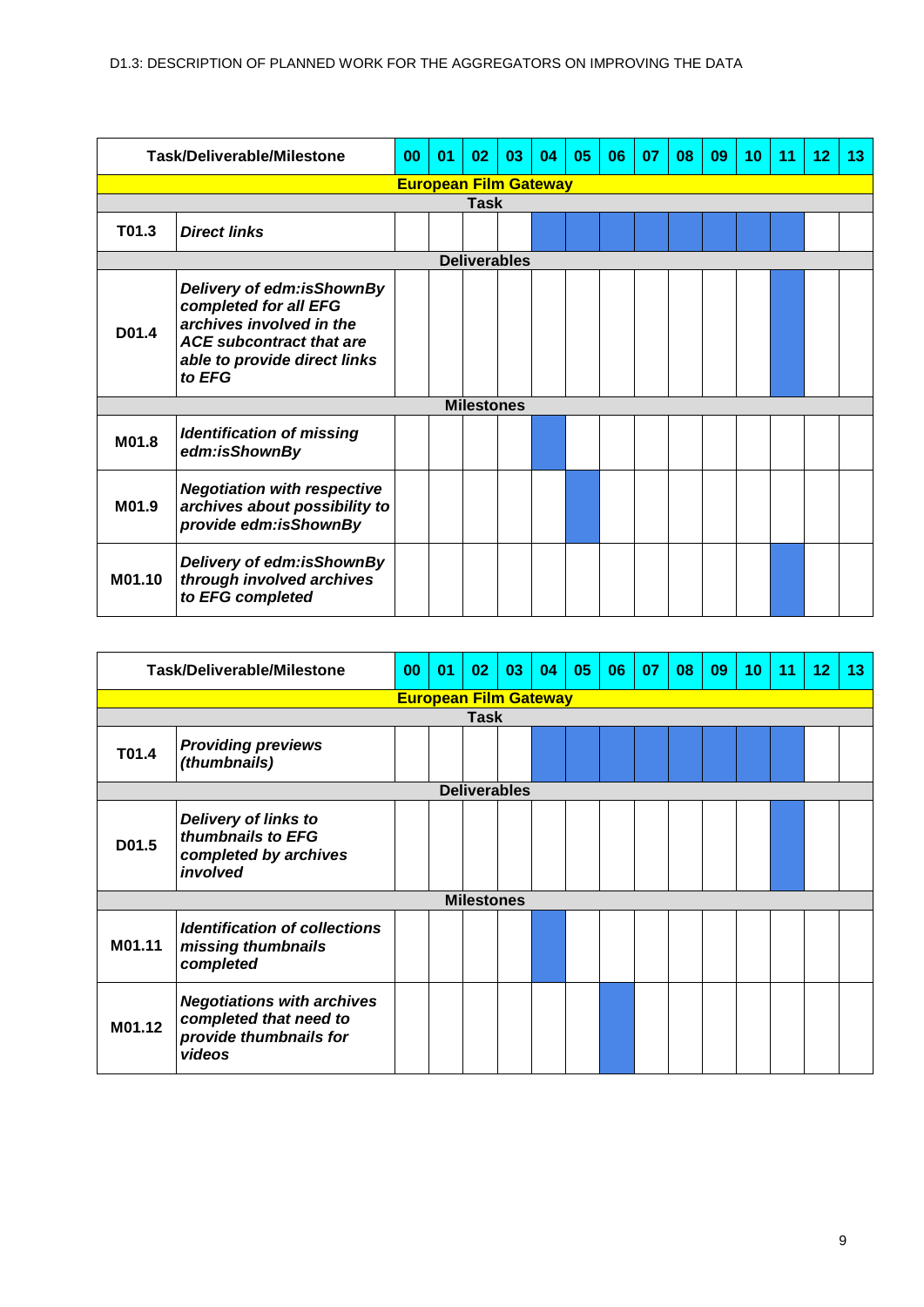## <span id="page-9-0"></span>**2-MUSEU**

| <b>Person Months in Task</b> |  |
|------------------------------|--|
|                              |  |

#### **Description of work**

MUSEU represents three main sources of records for Europeana - the former projects ATHENA, Linked Heritage, and AthenaPlus. MUSEU will guarantee the sustainability of the records of these projects (and their presence in Europeana) over Europeana DSI. Moreover, MUSEU will involve new datasets and data providers within Europeana DSI.

The metadata improvement process will be applied to the new records. Former ATHENA, Linked Heritage, and AthenaPlus partners will be involved on a voluntary basis to enrich and refine the data they have already supplied with.

MUSEU will address the improvement of the museum data quality, in particular in terms of better visualization and indexing in Europeana. This will be done by promoting the '*Requirements for Visualization and Indexing of Museum Content*' that are under finalization within the AthenaPlus project. Using these requirements for improving the quality of museum data on the provider's side as well as their representation in Europeana will enhance searches for museum items, and hence their accessibility in Europeana.

The requirements were created to meet the needs of the museums in the Europeana environment, following the Europeana metadata quality recommendations.<sup>[6](#page-9-1)</sup> They will also empower the user's visual experience through the provision of multiple and better quality images, and also by dramatically improving the quality of metadata with the use of well established vocabularies that will make the retrieval process more accurate. The following activities will take place:

- Definition of the museum sector requirements in terms of expressivity and quality of metadata using LIDO as common framework;
- Implementation of an EDM-LIDO profile in the MINT platform and mapping of the LIDO records to it;
- Integration of the museum requirements in the MINT aggregation platform in order to give content providers the appropriate tool to deliver high quality data;
- Integration of established multilingual thesauri such as the Getty vocabularies AAT and TGN into MINT for empowering the retrieval process;
- Configuration of the Europeana Connection Kit to allow a wider range of museums to submit content to Europeana enriched in their data back into their core systems
- Training and support of content providers for the enrichment of their metadata with the Getty vocabularies AAT, TGN, and ULAN in order to increase the linking of Europeana content to the most relevant LOD sources for the museum sector;
- Training and support of content providers in the mapping process, with a more extensive use of the LIDO elements and also of the normalization functionalities of MINT in order to improve metadata consistency;
- Fostering the application of licenses suitable for the reuse of digital content.

<span id="page-9-1"></span> <sup>6</sup> See the good practice of the Skoklosters slott - AthenaPlus data provider - in the '*Report and Recommendations from the Task Force on Metadata Quality*'.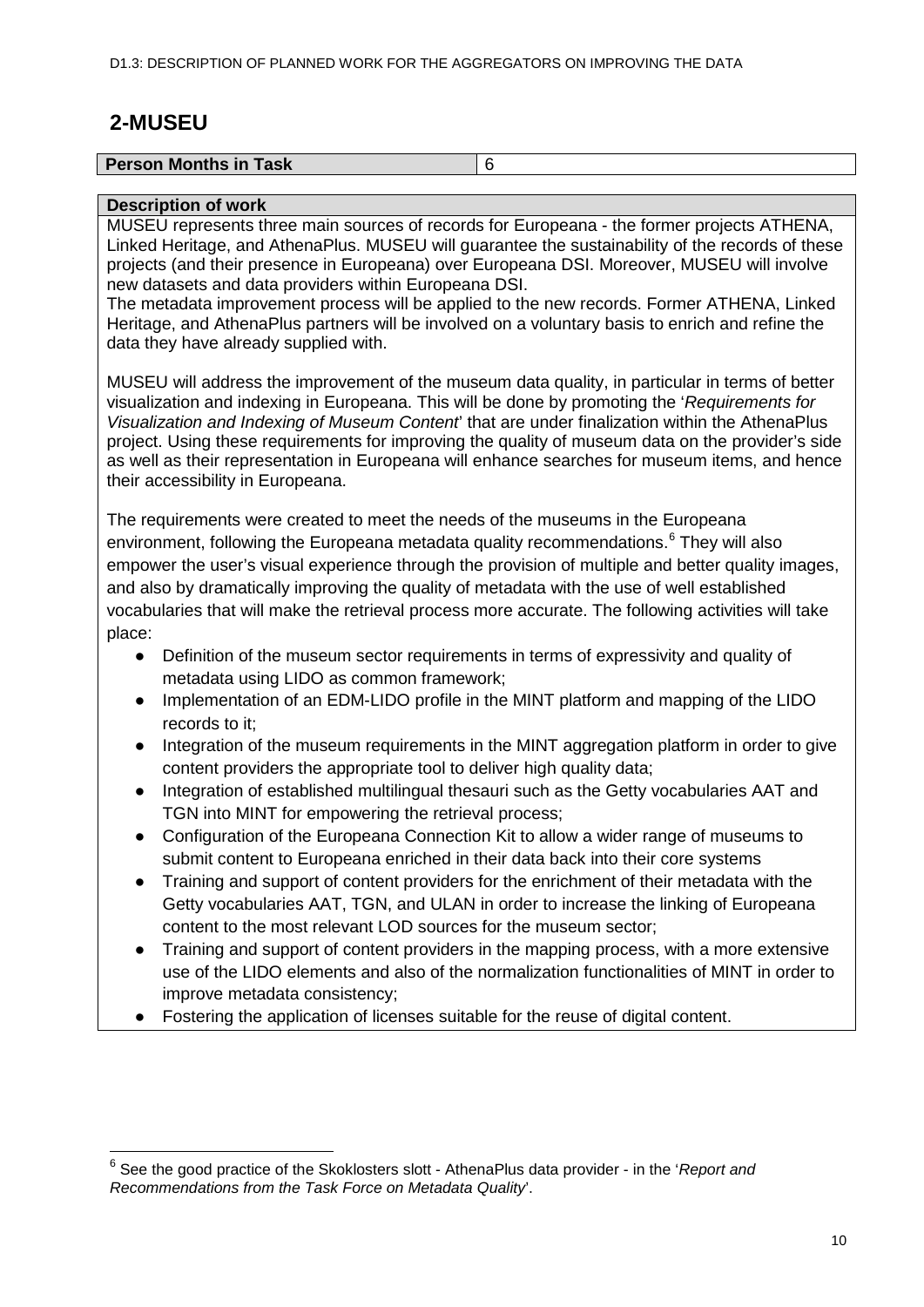| Task               | T02.1 Museum sector requirements                                                                                                                                                                                                                                                                                                                                                                                                               |
|--------------------|------------------------------------------------------------------------------------------------------------------------------------------------------------------------------------------------------------------------------------------------------------------------------------------------------------------------------------------------------------------------------------------------------------------------------------------------|
| <b>Description</b> | MICHAEL will revise the museum sector requirements as defined within<br>the AthenaPlus project in order to enhance the accessibility of the<br>museum content in Europeana. The museum sector requirements are<br>structured on the LIDO schema as common framework that allows to<br>show the metadata in their full expressivity.<br>The LIDO to EDM mapping will complete the work and assure the<br>integration in the Europeana workflow. |
| <b>Start Month</b> | 02 <sub>2</sub>                                                                                                                                                                                                                                                                                                                                                                                                                                |
| <b>End Month</b>   | 07                                                                                                                                                                                                                                                                                                                                                                                                                                             |
| Milestone(s)       | M02.1 Release of the museum requirements (Month 07)                                                                                                                                                                                                                                                                                                                                                                                            |
| Deliverable(s)     | D02.1 MUSEU data quality museum requirements and LIDO-EDM<br>mapping (Month 07)                                                                                                                                                                                                                                                                                                                                                                |

| <b>Task</b>        | T02.2 Metadata improvement                                                                                                                                                                                                                                                                                                                                                                                                                                                                                                                                                                                                                                                                                                                                                                                            |  |  |  |  |  |  |
|--------------------|-----------------------------------------------------------------------------------------------------------------------------------------------------------------------------------------------------------------------------------------------------------------------------------------------------------------------------------------------------------------------------------------------------------------------------------------------------------------------------------------------------------------------------------------------------------------------------------------------------------------------------------------------------------------------------------------------------------------------------------------------------------------------------------------------------------------------|--|--|--|--|--|--|
| <b>Description</b> | Old and new data providers will supply Europeana with metadata<br>records displaying richer information. This improvement will happen<br>mainly through:                                                                                                                                                                                                                                                                                                                                                                                                                                                                                                                                                                                                                                                              |  |  |  |  |  |  |
|                    | A more extensive use of the LIDO elements and also of the<br>normalization functionalities of MINT in order to improve<br>metadata consistency and compliance to the Europeana<br>guidelines on metadata quality<br>The use of the standard and multilingual vocabularies, in<br>$\bullet$<br>particular the Getty vocabularies such AAT and TGN that<br>empower the retrieval process<br>The application of the Europeana IPR licenses suitable for the<br>re-use of digital content<br>The application of direct links to the digital objects.<br>These activities will be done using a new and dedicated MINT instance<br>shaped on the basis of the museum sector requirements as described in<br>MS9. MICHAEL will provide through MUSEU-Hub training and helpdesk<br>support for this task as presented in MS8. |  |  |  |  |  |  |
|                    | MICHAEL will ensure that the Europeana Connection Kit (ECK),<br>together with its 'dark aggregator' continues to be supported and<br>potentially be integrated into Europeana's workflow. Quality is ensured<br>for those using the ECK because of its control of metadata (based of<br>SPECTRUM) and in particular of IPR licensing labelling.                                                                                                                                                                                                                                                                                                                                                                                                                                                                       |  |  |  |  |  |  |
| <b>Start Month</b> | 03                                                                                                                                                                                                                                                                                                                                                                                                                                                                                                                                                                                                                                                                                                                                                                                                                    |  |  |  |  |  |  |
| <b>End Month</b>   | 13                                                                                                                                                                                                                                                                                                                                                                                                                                                                                                                                                                                                                                                                                                                                                                                                                    |  |  |  |  |  |  |
| Milestone(s)       | M02.2 Aggregation starts (Month 08)                                                                                                                                                                                                                                                                                                                                                                                                                                                                                                                                                                                                                                                                                                                                                                                   |  |  |  |  |  |  |
| Deliverable(s)     | D02.2 Report on MUSEU aggregation and metadata improvement<br>(Month 13)                                                                                                                                                                                                                                                                                                                                                                                                                                                                                                                                                                                                                                                                                                                                              |  |  |  |  |  |  |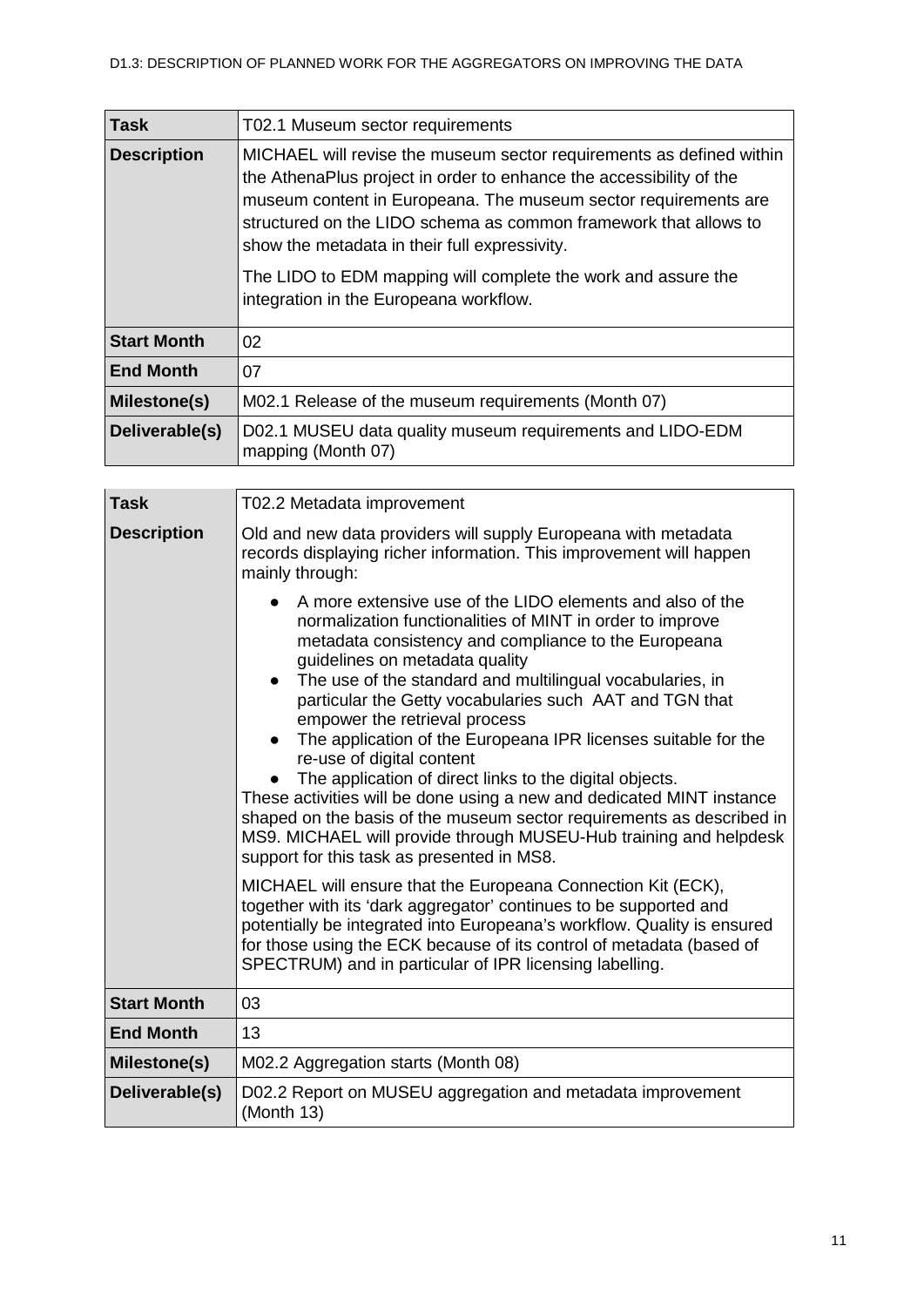<span id="page-11-0"></span>

| Task/Deliverable/Milestone |                                                                |  |  |  |  |  | 00 01 02 03 04 05 06 07 |  |  |  | $\left  08 \right  09 \left  10 \right  11 \left  12 \right  13$ |  |  |  |
|----------------------------|----------------------------------------------------------------|--|--|--|--|--|-------------------------|--|--|--|------------------------------------------------------------------|--|--|--|
|                            | <b>MUSEU</b>                                                   |  |  |  |  |  |                         |  |  |  |                                                                  |  |  |  |
|                            | <b>Tasks</b>                                                   |  |  |  |  |  |                         |  |  |  |                                                                  |  |  |  |
| T02.1                      | <b>Museum sector requirements</b>                              |  |  |  |  |  |                         |  |  |  |                                                                  |  |  |  |
| T02.2                      | <b>Metadata improvement</b>                                    |  |  |  |  |  |                         |  |  |  |                                                                  |  |  |  |
| <b>Deliverables</b>        |                                                                |  |  |  |  |  |                         |  |  |  |                                                                  |  |  |  |
| D02.1                      | <b>MUSEU data quality museum</b><br>requirements               |  |  |  |  |  |                         |  |  |  |                                                                  |  |  |  |
| D02.2                      | <b>Report on MUSEU aggregation</b><br>and metadata improvement |  |  |  |  |  |                         |  |  |  |                                                                  |  |  |  |
| <b>Milestones</b>          |                                                                |  |  |  |  |  |                         |  |  |  |                                                                  |  |  |  |
| M02.1                      | Release of the museum<br>requirements                          |  |  |  |  |  |                         |  |  |  |                                                                  |  |  |  |
| M02.2                      | <b>Aggregation starts</b>                                      |  |  |  |  |  |                         |  |  |  |                                                                  |  |  |  |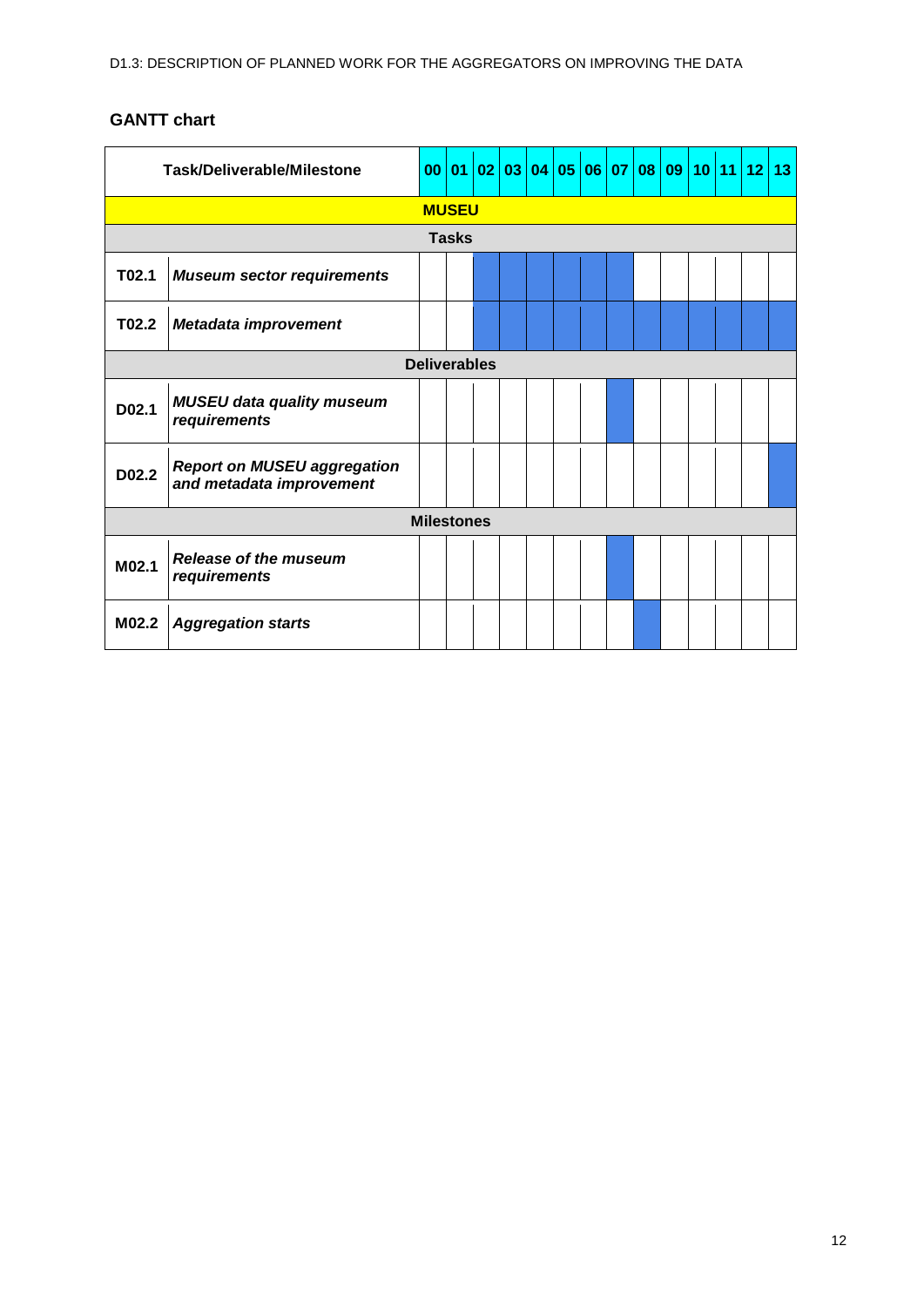# <span id="page-12-0"></span>**3-OpenUp!**

| <b>Person Months in Task</b> |  |
|------------------------------|--|
|                              |  |

#### **Description of work**

Freie Universität Berlin (FUB) will facilitate the standardisation of the metadata provided. Data provision in OpenUp! has quite strictly adhered to the indications given by the Europeana DSI operators, so most if not all OpenUp! records fulfil the criteria set by the guidelines and policies in place. OpenUp! does provide native EDM; OpenUp!'s Natural History Aggregator checks the URL's of providers with every harvest, and there is a continuously working link-checker in place that flags subsequent errors. All multimedia objects have policy-conformant rights-statements, and the records that contain coordinate data are enhanced with place names in the aggregation process. The application of the existing enrichment measures (addition of common names of organisms, synonyms of scientific names, place names etc.) as well as the control of licensing and the technical quality control are included in the current sustainability setup of OpenUp!. Enrichment can be further improved by strengthening the data basis of the web services provided by OpenUp! partners.

All work on data quality improvements will be done in close collaboration with the data partners that provided the data. This includes lots of communication on data quality between all parties including the subcontractor and the data partners.

#### **Subcontracting**

Amount (EUR) 20,000

Access to digital objects in the Europeana DSI is substantially facilitated by enriching the metadata provided with synonyms and multilingual translations. For natural history objects, the names of organisms provide an entry point for the general public and scientists alike. Common names are of particular importance for the general public. During OpenUp!, a web service was created providing common names of organisms when fed with their scientific names. Currently, 470,000 common names in 250 languages from 28 original sources, enhancing the data for 150,000 scientific organism names are included and available for the Europeana DSI. This greatly enhanced access, because the collections themselves do provide only scientific names with their objects. The subcontractor will further strengthen the data basis of the Web service that is used to enhance the metadata in the OpenUp! Aggregator. FUB expects the subcontractor to include at least 20 additional data sources. The actual number of new common names is difficult to estimate; currently the data sources provide an average of more than 16,000 names each. The new sources will probably somewhat smaller, because a special accent will be placed on common names in languages currently under-represented in the Europeana DSI (currently, the bulk of the data are in French, Greek, Italian, Polish, and Portuguese).

The subcontractor must be willing to sustain the service in the long term and needs to be sufficiently ingrained in the natural history community to obtain and judge the quality of new data sources.

| <b>Task</b>        | T03.1 Integration of additional web sources                                                                                                                                                  |
|--------------------|----------------------------------------------------------------------------------------------------------------------------------------------------------------------------------------------|
| <b>Description</b> | Integration of additional web sources into the <i>CommonNames</i> web service to<br>facilitate access to natural history content in more languages, e.g. in Dutch,<br>Icelandic, and Chinese |
| <b>Start Month</b> | 04                                                                                                                                                                                           |
| <b>End Month</b>   | 12                                                                                                                                                                                           |
| Milestone(s)       | M03.1 Ten additional web sources integrated (Month 08)                                                                                                                                       |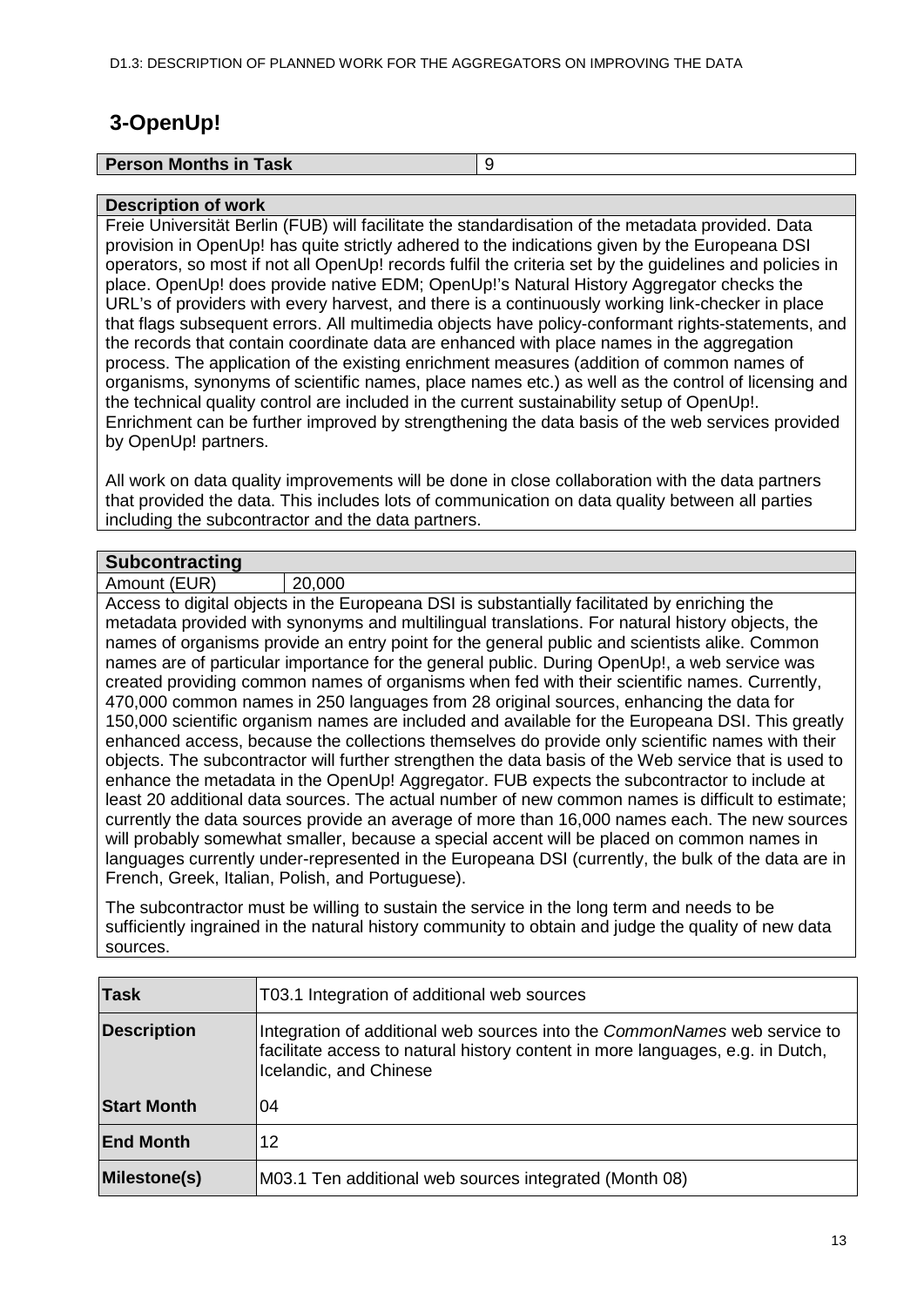|                | M03.2 Twenty additional web sources integrated (Month 12)       |  |  |  |  |  |  |
|----------------|-----------------------------------------------------------------|--|--|--|--|--|--|
| Deliverable(s) | D03.1 Documentation of additional integrated sources (Month 13) |  |  |  |  |  |  |

| <b>Task</b>        | T03.2 Integration of often queried generic terms                                                                                                                                                                                                                                                                                                                                                                         |  |  |  |
|--------------------|--------------------------------------------------------------------------------------------------------------------------------------------------------------------------------------------------------------------------------------------------------------------------------------------------------------------------------------------------------------------------------------------------------------------------|--|--|--|
| <b>Description</b> | Unlike scientists, interested users of Europeana DSI may query natural history<br>objects not by scientifically correct names but by generic terms like 'mouse',<br>and 'chicken'. To satisfy this demand, often queried generic terms will be<br>integrated into the CommonNames web service and linked to relevant<br>scientific names. Important terms include for example domestic animals and<br>well-known vermin. |  |  |  |
| <b>Start Month</b> | 04                                                                                                                                                                                                                                                                                                                                                                                                                       |  |  |  |
| <b>End Month</b>   | 12                                                                                                                                                                                                                                                                                                                                                                                                                       |  |  |  |
| Milestone(s)       | M03.3 Additional generic terms integrated and linked (Month 12)                                                                                                                                                                                                                                                                                                                                                          |  |  |  |
| Deliverable(s)     | D03.2 Documentation of additional linked terms (Month 13)                                                                                                                                                                                                                                                                                                                                                                |  |  |  |

| <b>Task</b>        | T03.3 Implementation All-in-one-Service                                                                                                                                                                                                                                                                                                                                                             |  |  |  |  |  |  |
|--------------------|-----------------------------------------------------------------------------------------------------------------------------------------------------------------------------------------------------------------------------------------------------------------------------------------------------------------------------------------------------------------------------------------------------|--|--|--|--|--|--|
| <b>Description</b> | The export of common names to enrich OpenUp! metadata will be altered in<br>cooperation with the OpenUp! aggregator. A service will be implemented that<br>allows requesting common names and their sources via a terminal list of<br>scientific names and downloading the results all-in-one shortly after the<br>request. Thus, metadata enrichment is expected to operate more<br>independently. |  |  |  |  |  |  |
| <b>Start Month</b> | 04                                                                                                                                                                                                                                                                                                                                                                                                  |  |  |  |  |  |  |
| <b>End Month</b>   | 12                                                                                                                                                                                                                                                                                                                                                                                                  |  |  |  |  |  |  |
| Milestone(s)       | M03.4 First delivery of common names via All-in-one-Service (Month 05)<br>M03.5 Second delivery of common names via All-in-one-Service (Month 09)                                                                                                                                                                                                                                                   |  |  |  |  |  |  |
| Deliverable(s)     | D03.3 All-in-one-Service running stable and with high performance (Month 13)                                                                                                                                                                                                                                                                                                                        |  |  |  |  |  |  |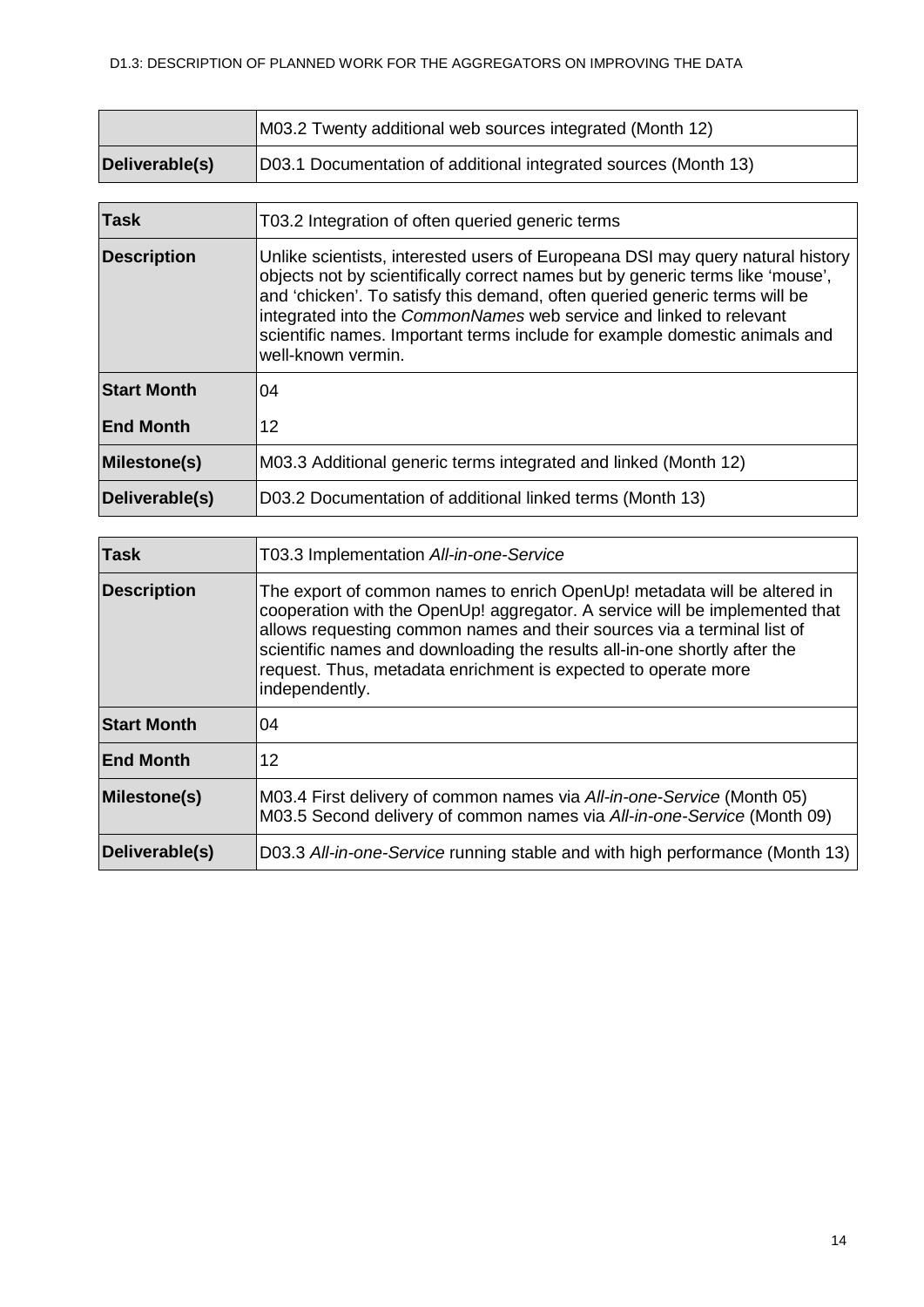<span id="page-14-0"></span>

| <b>Task/Deliverable/Milestone</b> |                                                                                            | 00 | 01 | 02 | 03                | 04 | 05 | 06 | 07 | 08 | 09 | 10 | 11 | 12 | 13 |
|-----------------------------------|--------------------------------------------------------------------------------------------|----|----|----|-------------------|----|----|----|----|----|----|----|----|----|----|
|                                   |                                                                                            |    |    |    | <b>OpenUp!</b>    |    |    |    |    |    |    |    |    |    |    |
| <b>Tasks</b>                      |                                                                                            |    |    |    |                   |    |    |    |    |    |    |    |    |    |    |
| T03.1                             | <b>Integration of</b><br>additional web<br>sources                                         |    |    |    |                   |    |    |    |    |    |    |    |    |    |    |
| T03.2                             | Integration of often<br>queried generic<br>terms                                           |    |    |    |                   |    |    |    |    |    |    |    |    |    |    |
| T03.3                             | <b>Implementation All-</b><br>in-one-Service                                               |    |    |    |                   |    |    |    |    |    |    |    |    |    |    |
| <b>Deliverables</b>               |                                                                                            |    |    |    |                   |    |    |    |    |    |    |    |    |    |    |
| D03.1                             | <b>Documentation of</b><br>additional sources                                              |    |    |    |                   |    |    |    |    |    |    |    |    |    |    |
| D03.2                             | <b>Documentation of</b><br>additional terms                                                |    |    |    |                   |    |    |    |    |    |    |    |    |    |    |
| D03.3                             | <b>All-in-one-Service</b><br>running                                                       |    |    |    |                   |    |    |    |    |    |    |    |    |    |    |
|                                   |                                                                                            |    |    |    | <b>Milestones</b> |    |    |    |    |    |    |    |    |    |    |
| M03.1                             | 10 additional sources                                                                      |    |    |    |                   |    |    |    |    |    |    |    |    |    |    |
| M03.2                             | <b>20 additional sources</b>                                                               |    |    |    |                   |    |    |    |    |    |    |    |    |    |    |
| M03.3                             | <b>Additional terms</b><br>integrated                                                      |    |    |    |                   |    |    |    |    |    |    |    |    |    |    |
| M03.4<br>&<br>M03.5               | Delivery of common<br>names to the<br><b>OpenUp! Aggregator<br/>via All-in-one-Service</b> |    |    |    |                   |    |    |    |    |    |    |    |    |    |    |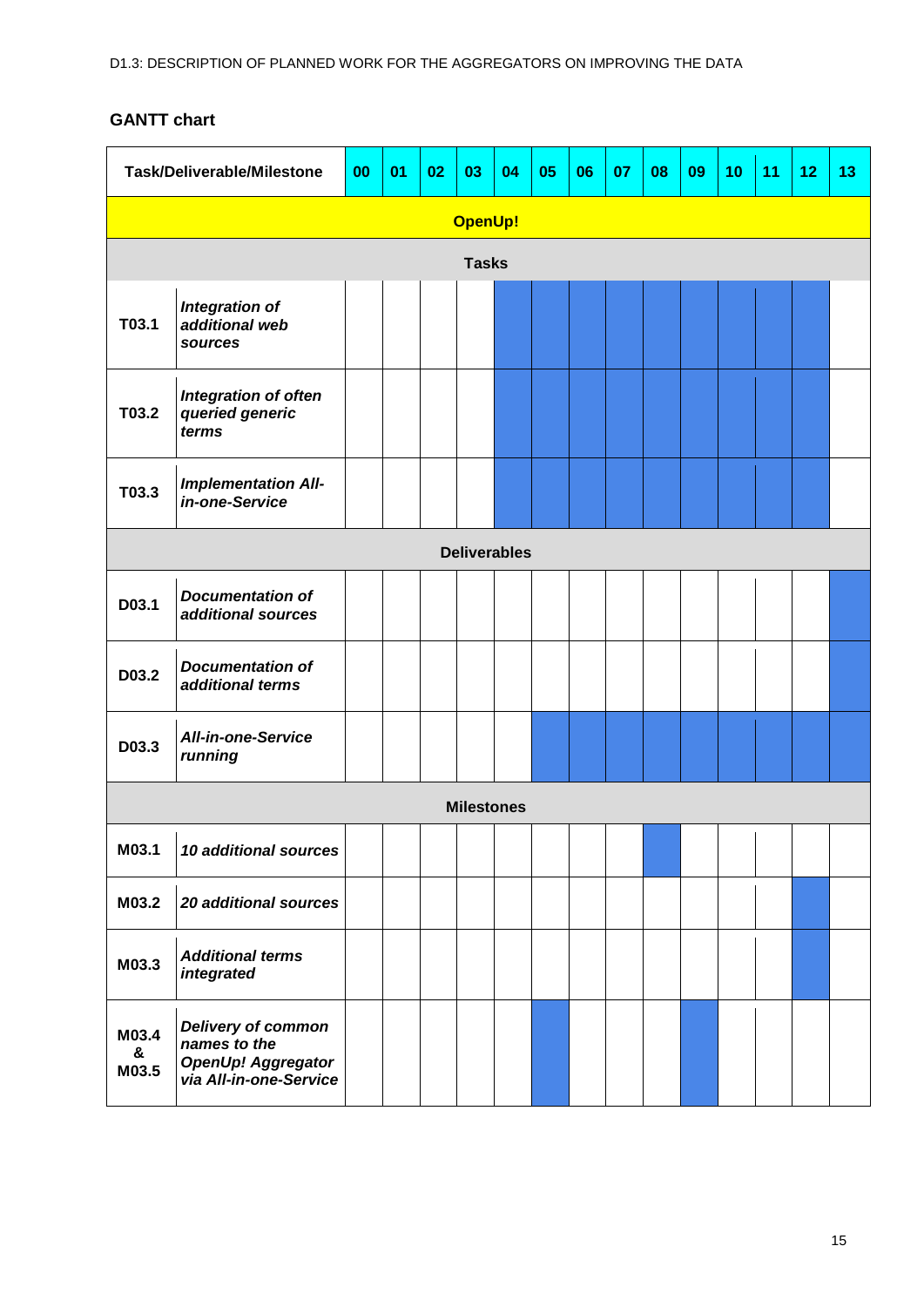# <span id="page-15-0"></span>**4-CARARE**

| <b>Person Months in Task</b> | $'$ 1 (2Culture) + 10 (Athena RC) |
|------------------------------|-----------------------------------|

#### **Description of work**

2Culture will work with the CARARE network to plan a roadmap to improvements in data quality, such as the removing barriers to our partners for use of controlled vocabularies and historic place name gazetteers made available as linked open data, and implementing recommendations such as licensing and direct links to digital objects, to make collections compliant to the Europeana Publishing Framework.

2Culture, with Athena RC, will evaluate the enrichment of metadata offered at CARARE aggregator level to communicate the benefits to our partners.

Athena RC will improve existing CARARE data by enriching them in the following ways: enabling SKOS, adding concepts from standard thesauri, adding various types of relations, normalising content. Furthermore, the quality of the provided metadata will be measured, and provide link validation and identity management services.

Athena RC will establish and operate a helpdesk service for the duration of the project, providing metadata support to the CARARE data providers covering all aspects from metadata mapping (e.g. using the MINT tool) to the use of metadata quality / enrichment services in the MORe aggregator infrastructure.

| <b>Task</b>        | T04.1 Evaluation                                                                                                                                                                                                                                                                                                                                                                                                                                                                                                                                                                 |  |  |  |  |  |  |  |  |  |
|--------------------|----------------------------------------------------------------------------------------------------------------------------------------------------------------------------------------------------------------------------------------------------------------------------------------------------------------------------------------------------------------------------------------------------------------------------------------------------------------------------------------------------------------------------------------------------------------------------------|--|--|--|--|--|--|--|--|--|
| <b>Description</b> | This task will evaluate the CARARE data that is already accessible via Europeana<br>(more than 2 million records) and new data to be submitted with the aim of<br>identifying data quality issues, and making a plan of action for improvements.                                                                                                                                                                                                                                                                                                                                 |  |  |  |  |  |  |  |  |  |
|                    | CARARE organised a network meeting which brought data quality issues and<br>Europeana's new publication policy to the attention of network members on 18-<br>$19th$ June 2015. As a follow-up to this meeting:                                                                                                                                                                                                                                                                                                                                                                   |  |  |  |  |  |  |  |  |  |
|                    | 2Culture will circulate a survey to members to find out what content they<br>aim to work on under the Europeana DSI including data and metadata<br>quality issues.<br>Athena RC will carry out a review of existing CARARE data with the aim of<br>$\bullet$<br>identifying data quality issues<br>Athena RC will review potential enrichment services and innovative<br>$\bullet$<br>technologies that could be used to improve data quality for the domain.<br>The results of the survey and reviews will be analysed and an activities<br>$\bullet$<br>plan will be produced. |  |  |  |  |  |  |  |  |  |
| <b>Start Month</b> | 03                                                                                                                                                                                                                                                                                                                                                                                                                                                                                                                                                                               |  |  |  |  |  |  |  |  |  |
| <b>End Month</b>   | 06                                                                                                                                                                                                                                                                                                                                                                                                                                                                                                                                                                               |  |  |  |  |  |  |  |  |  |
| Milestone(s)       | M04.1 CARARE network meeting (Month 06)<br>M04.2 Survey carried out and results evaluated (Month 06)                                                                                                                                                                                                                                                                                                                                                                                                                                                                             |  |  |  |  |  |  |  |  |  |
| Deliverable(s)     | D04.1 Activity plan (Month 06)                                                                                                                                                                                                                                                                                                                                                                                                                                                                                                                                                   |  |  |  |  |  |  |  |  |  |
|                    |                                                                                                                                                                                                                                                                                                                                                                                                                                                                                                                                                                                  |  |  |  |  |  |  |  |  |  |
| <b>Task</b>        | T04.2 Improve data quality                                                                                                                                                                                                                                                                                                                                                                                                                                                                                                                                                       |  |  |  |  |  |  |  |  |  |
| <b>Description</b> | This task will build on the results of T04.1 and will be responsible for improving<br>metadata and data quality of the aggregated content. Under this task:<br>Material to the control of the control of the control of the control of the control of $\ell$ the control of the control of the control of the control of the control of the control of the control of the control of the contr                                                                                                                                                                                   |  |  |  |  |  |  |  |  |  |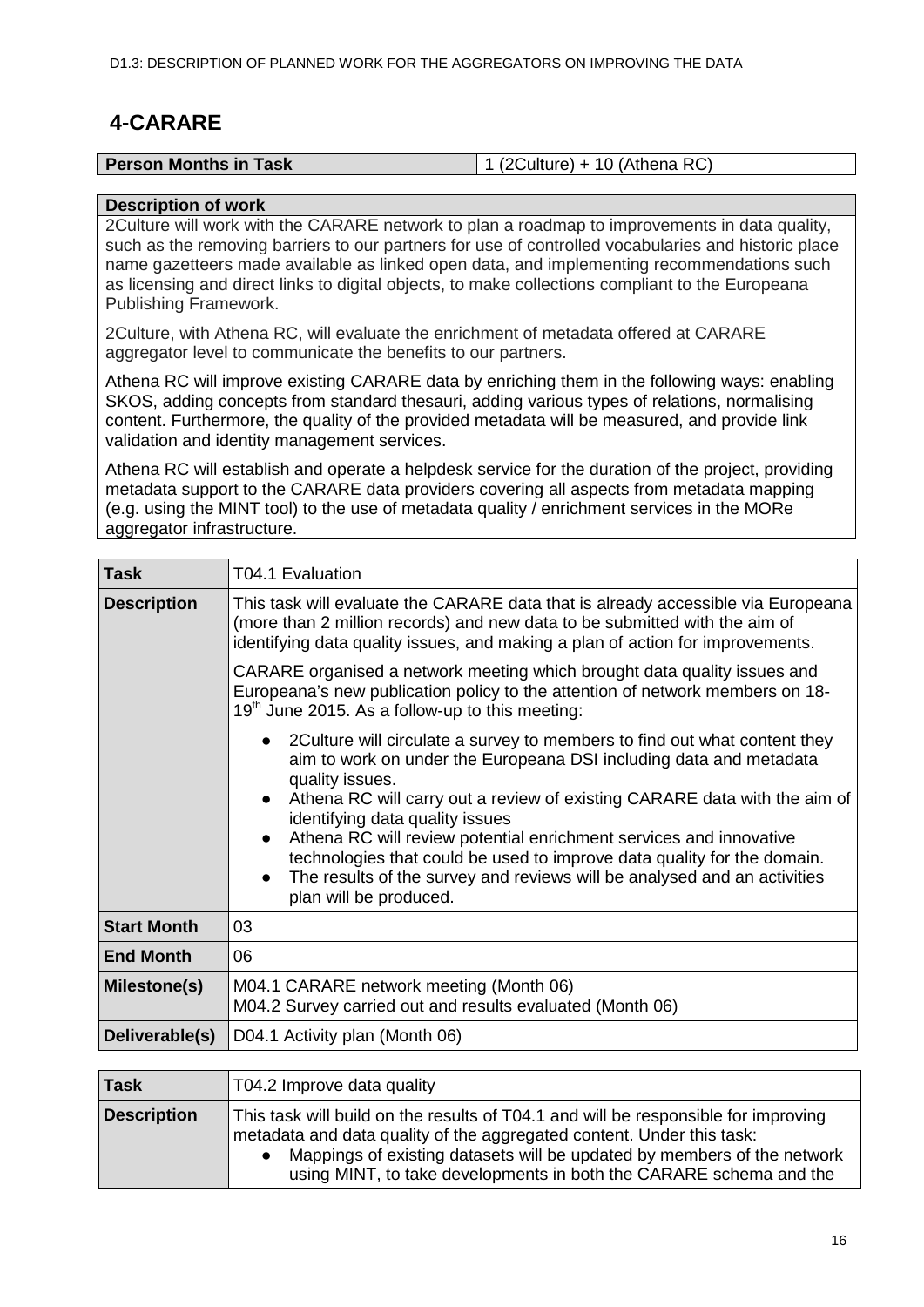|                    | implementation of EDM by Europeana.<br>Updated and new datasets and mappings will be ingested to MORe where<br>$\bullet$<br>providers can make use of the services and technologies available to<br>analyse the completeness and otherwise quality assure their metadata.<br>• Particular attention will be paid to:<br>$\circ$ Titles and descriptions;<br>The provision of links to digital objects and the availability of digital<br>$\circ$<br>files to generate previews;<br>The availability of place names and geographic coordinates;<br>$\circ$<br>subject and period indexing;<br>$\circ$<br>The coherence of rights statement.<br>$\circ$<br>The potential to enrich the metadata using the services available through<br>MORe will be evaluated. |  |  |  |  |  |  |
|--------------------|---------------------------------------------------------------------------------------------------------------------------------------------------------------------------------------------------------------------------------------------------------------------------------------------------------------------------------------------------------------------------------------------------------------------------------------------------------------------------------------------------------------------------------------------------------------------------------------------------------------------------------------------------------------------------------------------------------------------------------------------------------------|--|--|--|--|--|--|
| <b>Start Month</b> | 05                                                                                                                                                                                                                                                                                                                                                                                                                                                                                                                                                                                                                                                                                                                                                            |  |  |  |  |  |  |
| <b>End Month</b>   | 08                                                                                                                                                                                                                                                                                                                                                                                                                                                                                                                                                                                                                                                                                                                                                            |  |  |  |  |  |  |
| Milestone(s)       | M04.3 Improved data quality plan (Month 11)                                                                                                                                                                                                                                                                                                                                                                                                                                                                                                                                                                                                                                                                                                                   |  |  |  |  |  |  |
| Deliverable(s)     | D04.2 Report on improved content (Month 12)                                                                                                                                                                                                                                                                                                                                                                                                                                                                                                                                                                                                                                                                                                                   |  |  |  |  |  |  |

| <b>Task</b>        | T04.3 Automatic metadata enrichments                                                                                                                                                                                                                                                                                                                                                                                                                                                                                                                                                                                            |  |  |  |  |  |  |  |
|--------------------|---------------------------------------------------------------------------------------------------------------------------------------------------------------------------------------------------------------------------------------------------------------------------------------------------------------------------------------------------------------------------------------------------------------------------------------------------------------------------------------------------------------------------------------------------------------------------------------------------------------------------------|--|--|--|--|--|--|--|
| <b>Description</b> | This task will be utilise the microservices available within the MORe repository to<br>validate and enrich the metadata, and will be responsible for executing<br>enrichment plans and delivering enriched content.<br>This task will focus on:<br>Normalization incl: language identification, place names, dates & periods;<br>$\bullet$<br>Utilization of vocabularies to thematically enrich records;<br>$\bullet$<br>Identification of relations between records and contextual resources in<br>$\bullet$<br>Wikipedia;<br>Link checking;<br>$\bullet$<br>Quality measurement of thumbnails and object links.<br>$\bullet$ |  |  |  |  |  |  |  |
| <b>Start Month</b> | 08                                                                                                                                                                                                                                                                                                                                                                                                                                                                                                                                                                                                                              |  |  |  |  |  |  |  |
| <b>End Month</b>   | 13                                                                                                                                                                                                                                                                                                                                                                                                                                                                                                                                                                                                                              |  |  |  |  |  |  |  |
| Milestone(s)       | M04.4 Metadata enrichment services (Month 13)                                                                                                                                                                                                                                                                                                                                                                                                                                                                                                                                                                                   |  |  |  |  |  |  |  |
| Deliverable(s)     | D04.3 Report on metadata enrichment (Month 13)                                                                                                                                                                                                                                                                                                                                                                                                                                                                                                                                                                                  |  |  |  |  |  |  |  |

| <b>Task</b>        | T04.4 Maintenance and update of the CARARE metadata schema                                                                                                                                                                                                                                                                                                                                                                                              |  |  |  |  |  |  |
|--------------------|---------------------------------------------------------------------------------------------------------------------------------------------------------------------------------------------------------------------------------------------------------------------------------------------------------------------------------------------------------------------------------------------------------------------------------------------------------|--|--|--|--|--|--|
| <b>Description</b> | Under this task a working group will be established to maintain and develop the<br>CARARE metadata schema. The working group will:<br>Review requests for updating of the schema and make recommendations;<br>Maintain the schema documentation and mapping guidelines;<br>$\bullet$<br>Maintain the schema XSD;<br>$\bullet$<br>Develop an RTF version of the schema;<br>$\bullet$<br>Disseminate and promote the CARARE metadata schema.<br>$\bullet$ |  |  |  |  |  |  |
| <b>Start Month</b> | 03                                                                                                                                                                                                                                                                                                                                                                                                                                                      |  |  |  |  |  |  |
| <b>End Month</b>   | 13                                                                                                                                                                                                                                                                                                                                                                                                                                                      |  |  |  |  |  |  |
| Milestone(s)       | M04.5 CARARE schema (Month 12)                                                                                                                                                                                                                                                                                                                                                                                                                          |  |  |  |  |  |  |
| Deliverable(s)     | D04.4 CARARE schema documentation (Month 12)                                                                                                                                                                                                                                                                                                                                                                                                            |  |  |  |  |  |  |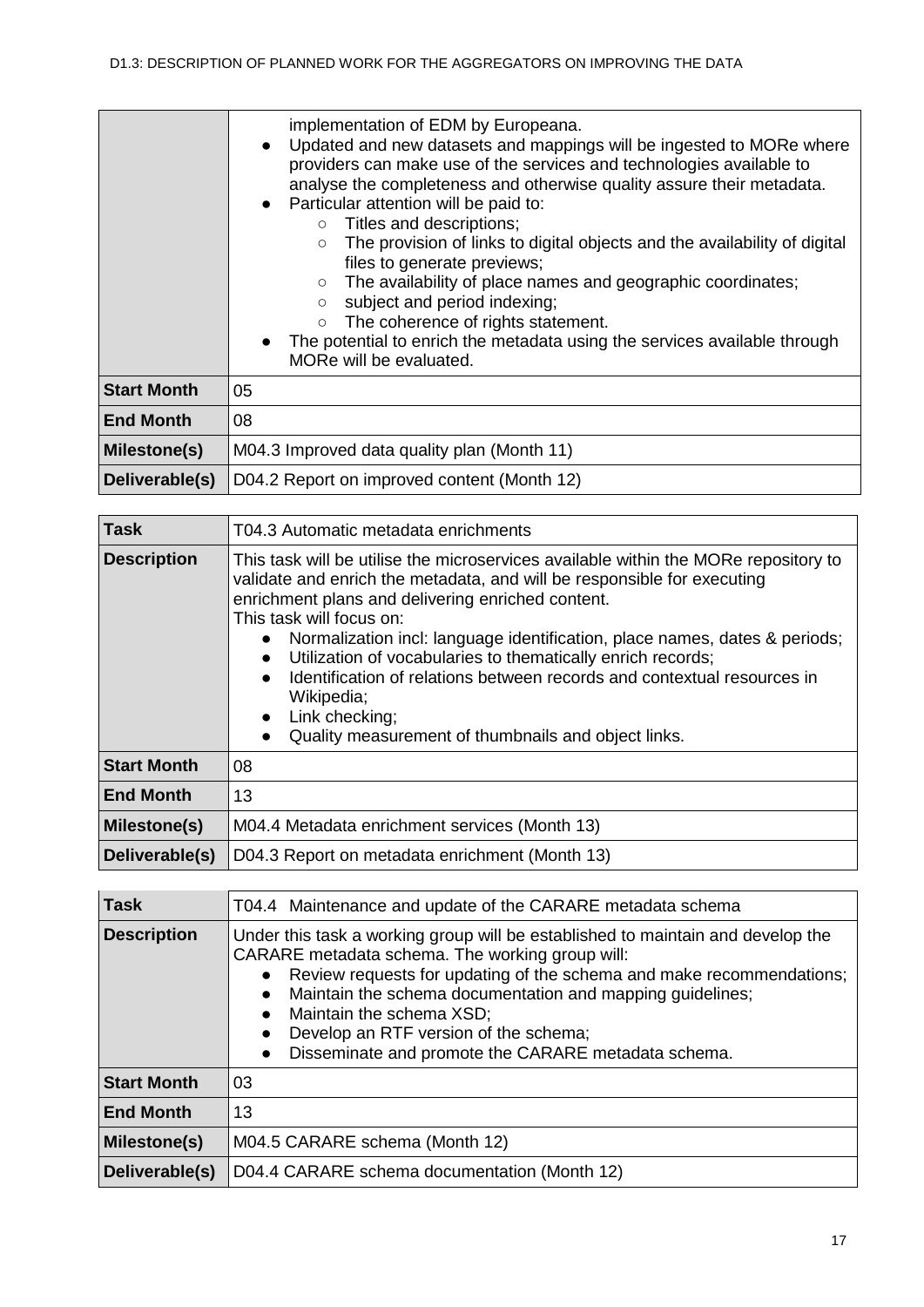| <b>Task</b>        | T04.5 Vocabularies and the domain                                                                                                                                                                                                                                                                                                                                                                                                                                         |
|--------------------|---------------------------------------------------------------------------------------------------------------------------------------------------------------------------------------------------------------------------------------------------------------------------------------------------------------------------------------------------------------------------------------------------------------------------------------------------------------------------|
| <b>Description</b> | This task will build on the results of LoCloud and encourage members of the<br>network to collaborate in the development of domain vocabularies. It will:<br>Identify and make available domain related vocabularies;<br>$\bullet$<br>Enable collaborative development of domain related vocabularies;<br>$\bullet$<br>Enable multilingual developments;<br>$\bullet$<br>Provide vocabulary services;<br>$\bullet$<br>Enable thematic enrichment of records.<br>$\bullet$ |
| <b>Start Month</b> | 08                                                                                                                                                                                                                                                                                                                                                                                                                                                                        |
| <b>End Month</b>   | 13                                                                                                                                                                                                                                                                                                                                                                                                                                                                        |
| Deliverable(s)     | D04.5 Domain vocabularies and vocabulary services (Month 12)                                                                                                                                                                                                                                                                                                                                                                                                              |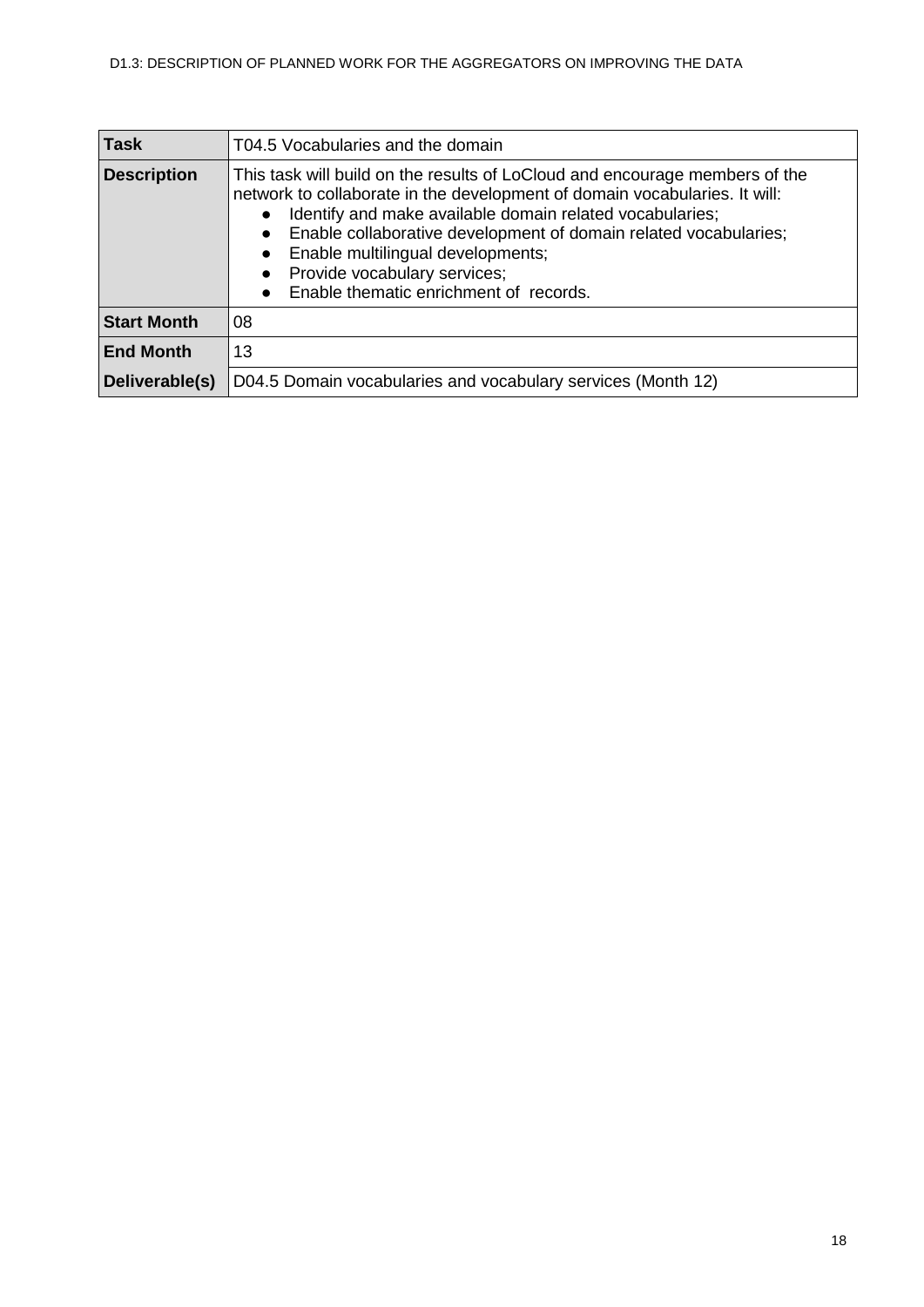<span id="page-18-1"></span><span id="page-18-0"></span>

| <b>Task/Deliverable/Milestone</b> |                                                                | 00                  | 01           | 02                | 03 | 04 | 05 | 06 | 07 | 08 | 09 | 10 11 | 12 | 13 |
|-----------------------------------|----------------------------------------------------------------|---------------------|--------------|-------------------|----|----|----|----|----|----|----|-------|----|----|
| <b>CARARE</b>                     |                                                                |                     |              |                   |    |    |    |    |    |    |    |       |    |    |
|                                   |                                                                |                     | <b>Tasks</b> |                   |    |    |    |    |    |    |    |       |    |    |
| T04.1                             | <b>Evaluation</b>                                              |                     |              |                   |    |    |    |    |    |    |    |       |    |    |
| T04.2                             | Improve data quality                                           |                     |              |                   |    |    |    |    |    |    |    |       |    |    |
| T04.3                             | <b>Automatic metadata</b><br>enrichments                       |                     |              |                   |    |    |    |    |    |    |    |       |    |    |
| T04.4                             | Maintenance and update of the<br><b>CARARE</b> metadata schema |                     |              |                   |    |    |    |    |    |    |    |       |    |    |
| T04.5                             | <b>Vocabularies and the domain</b>                             |                     |              |                   |    |    |    |    |    |    |    |       |    |    |
|                                   |                                                                | <b>Deliverables</b> |              |                   |    |    |    |    |    |    |    |       |    |    |
| D04.1                             | <b>Activity plan</b>                                           |                     |              |                   |    |    |    |    |    |    |    |       |    |    |
| D04.2                             | <b>Report on improved content</b>                              |                     |              |                   |    |    |    |    |    |    |    |       |    |    |
| D04.3                             | Report on metadata enrichment                                  |                     |              |                   |    |    |    |    |    |    |    |       |    |    |
| D04.4                             | <b>CARARE</b> schema<br>documentation                          |                     |              |                   |    |    |    |    |    |    |    |       |    |    |
| D04.5                             | Domain vocabularies and<br>vocabulary services                 |                     |              |                   |    |    |    |    |    |    |    |       |    |    |
|                                   |                                                                |                     |              | <b>Milestones</b> |    |    |    |    |    |    |    |       |    |    |
|                                   | M04.1   CARARE network meeting                                 |                     |              |                   |    |    |    |    |    |    |    |       |    |    |
| M04.2                             | <b>Survey carried out and results</b><br>evaluated             |                     |              |                   |    |    |    |    |    |    |    |       |    |    |
| M04.3                             | Improved data quality plan                                     |                     |              |                   |    |    |    |    |    |    |    |       |    |    |
|                                   | M04.4 Metadata enrichment services                             |                     |              |                   |    |    |    |    |    |    |    |       |    |    |
|                                   | M04.5 CARARE schema                                            |                     |              |                   |    |    |    |    |    |    |    |       |    |    |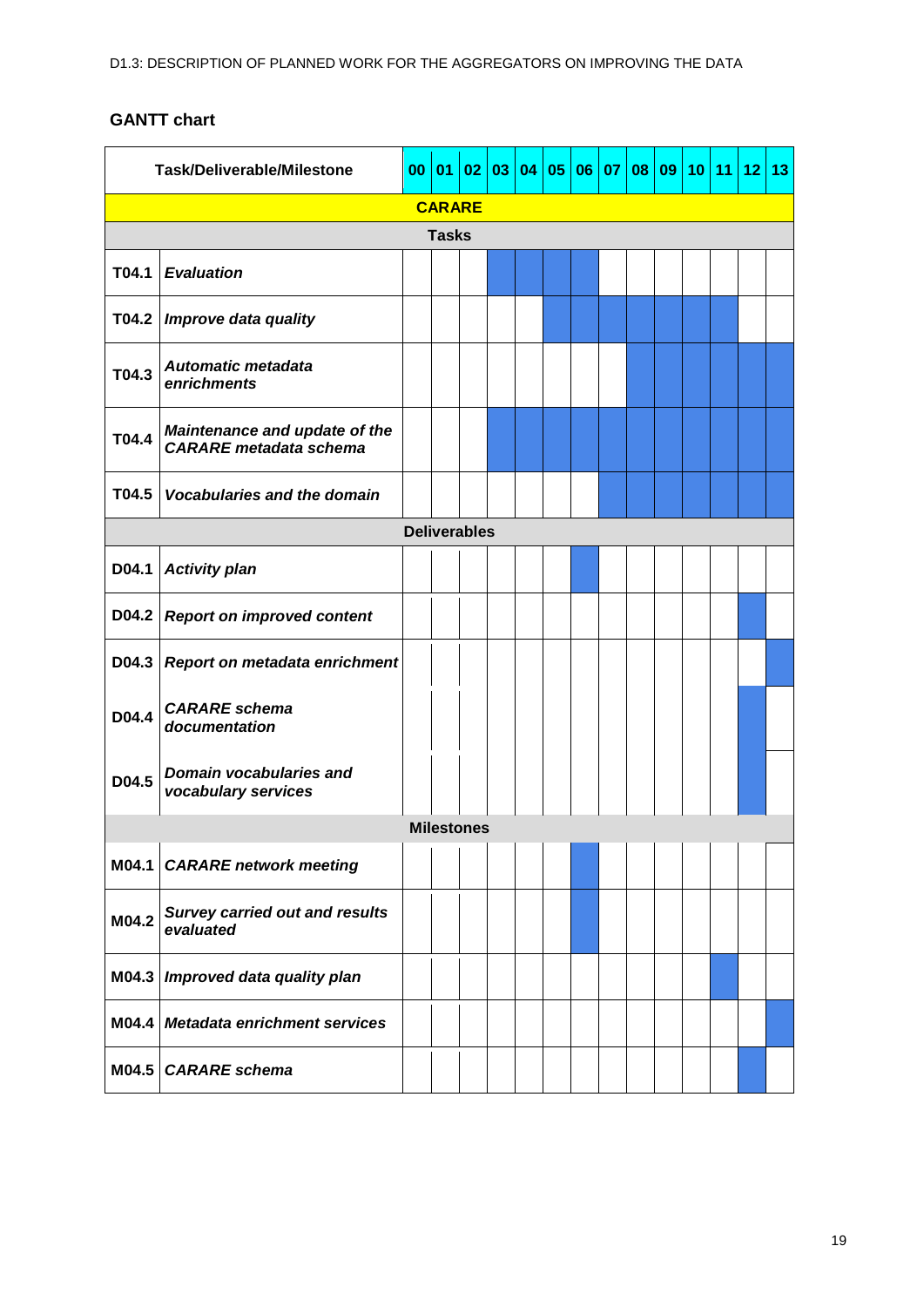## **5-Europeana Fashion**

| <b>Person Months in Task</b> |  |
|------------------------------|--|
|                              |  |

#### **Description of work**

Europeana Fashion will work to improve the aggregated fashion metadata (700,000+ records) according to the Metadata Quality Task Force Recommendations, in particular:

- It will extend the use of the Europeana Fashion multilingual thesaurus for the classification of all the ingested records (maintaining and extending the thesaurus);
- It will develop an authority file of fashion designers to be linked to the actual ingested records:
- It will experiment and apply automatic enrichment techniques (data semantification and image analysis) to add properties such as "colour" to the ingested records (in collaboration with Task 4.5.4);
- It will apply refinement techniques (using the MINT group annotation tool) to further harmonize ingested metadata, especially for names of brands and dates;
- It will add more specific licensing information, encouraging data providers to use Creative Commons licenses and in particular Free Culture licenses.
- It will support data providers in implementing direct links to their provided digital objects (a practice already largely in use in the Europeana Fashion network of data providers).

| <b>Task</b>        | T05.1 Maintenance and update of the Europeana Fashion Thesaurus              |
|--------------------|------------------------------------------------------------------------------|
| <b>Description</b> | In this task, the existing Europeana Fashion thesaurus will be refined,      |
|                    | extended and enriched to meet the needs of the Fashion community at large,   |
|                    | also adding an authority file of designer names to be linked with the        |
|                    | aggregated datasets. This work will be carried on in collaboration with the  |
|                    | thesaurus working group, established during the former Europeana Fashion     |
|                    | project. The thesaurus will be published online in a machine-readable format |
|                    | (SKOS), to be re-used openly by all the fashion community.                   |
| <b>Start Month</b> | 02                                                                           |
| <b>End Month</b>   | 13                                                                           |
| Milestone(s)       | M05.1 Publishing of the updated version of the Europeana Fashion thesaurus   |
|                    | (Month 13)                                                                   |
| Deliverable(s)     | D05.1 Updated version of the Europeana Fashion Thesaurus (Month 13)          |

| <b>Task</b>        | T05.2 Harmonisation, refinement and cleaning of the aggregated fashion data<br>sets                                                                                                                                                                                                                                                                                                                                                                                                                                      |
|--------------------|--------------------------------------------------------------------------------------------------------------------------------------------------------------------------------------------------------------------------------------------------------------------------------------------------------------------------------------------------------------------------------------------------------------------------------------------------------------------------------------------------------------------------|
| <b>Description</b> | The aggregated fashion datasets (more than 700 thousand records) will be<br>cleaned and harmonised using the group annotation tool developed in the<br>MINT platform. Best practice and recommendations from the Metadata Quality<br>Task Force will be applied during this process. In particular, the refinement<br>work will focus on normalisation of brand and designer names, dates and<br>places using when possible open vocabularies (e.g. VIAF).                                                               |
|                    | An increased metadata check will be performed on EDM-mapped metadata<br>prior their publication. Metadata enrichment processes will be applied and<br>validated on all the aggregated datasets (see also T05.3). Also licensing<br>information will be harmonised, trying to encourage the use of Creative<br>Commons licenses. Special attention will be given also to the provision of<br>direct links to digital objects in the metadata records, aiming at reaching 100%<br>of direct links in our metadata records. |
|                    | This task will work in collaboration with Task 1.6.2 "Raising competency levels<br>of data providing partners", in order to disseminate and implement best<br>practices about metadata quality and publication through also the organisation                                                                                                                                                                                                                                                                             |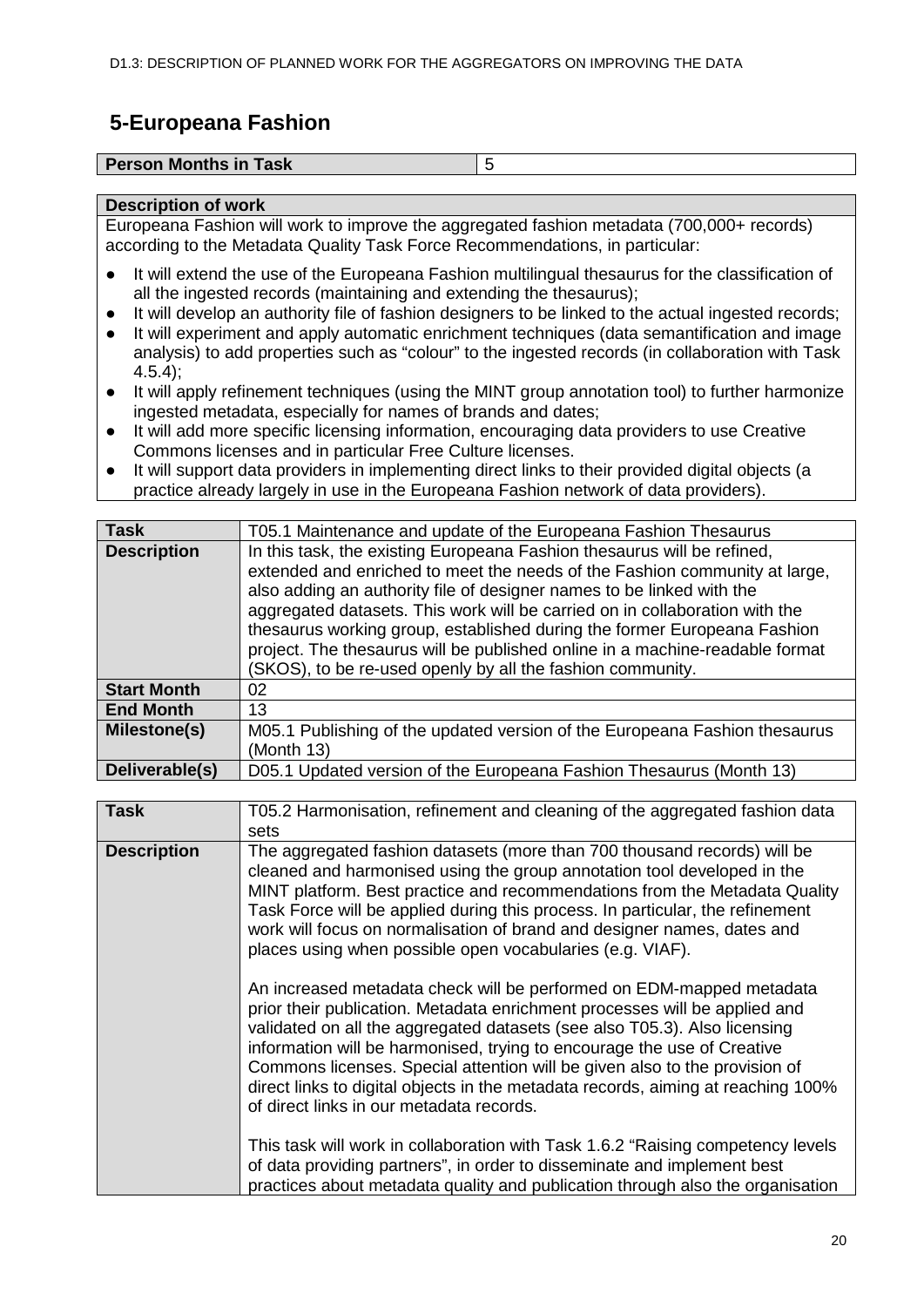| <b>Start Month</b><br><b>End Month</b> | of a workshop for data providers. A Basecamp group on content enrichment<br>will be also set-up and used to communicate and offer support to data<br>providers.<br>02<br>13                                                                                                                                                                                                                                                                                                                                                                                                       |
|----------------------------------------|-----------------------------------------------------------------------------------------------------------------------------------------------------------------------------------------------------------------------------------------------------------------------------------------------------------------------------------------------------------------------------------------------------------------------------------------------------------------------------------------------------------------------------------------------------------------------------------|
| Deliverable(s)                         | D05.2 Report on fashion data sets cleaning and refinement (Month 13)                                                                                                                                                                                                                                                                                                                                                                                                                                                                                                              |
|                                        |                                                                                                                                                                                                                                                                                                                                                                                                                                                                                                                                                                                   |
| <b>Task</b>                            | T05.3 Automatic metadata enrichment of the aggregated data sets                                                                                                                                                                                                                                                                                                                                                                                                                                                                                                                   |
| <b>Description</b>                     | In this task we will continue the work, started in the former Europeana Fashion<br>project, about automatic enrichment of metadata. In particular we will fine tune<br>and apply image analysis techniques to extract dominant colors from fashion<br>images, and we will fine tune and apply data semantification techniques to<br>enrich the aggregated metadata records extracting relevant terms from the<br>textual descriptions to be added to elements like "Materials", "Techniques" and<br>"Colors". This task will also collaborate with Task 4.5.4 on data enrichment. |
| <b>Start Month</b>                     | 05                                                                                                                                                                                                                                                                                                                                                                                                                                                                                                                                                                                |
| <b>End Month</b>                       | 13                                                                                                                                                                                                                                                                                                                                                                                                                                                                                                                                                                                |
| Deliverable(s)                         | D05.3 Report on semi-automatic metadata enrichment (Month 13)                                                                                                                                                                                                                                                                                                                                                                                                                                                                                                                     |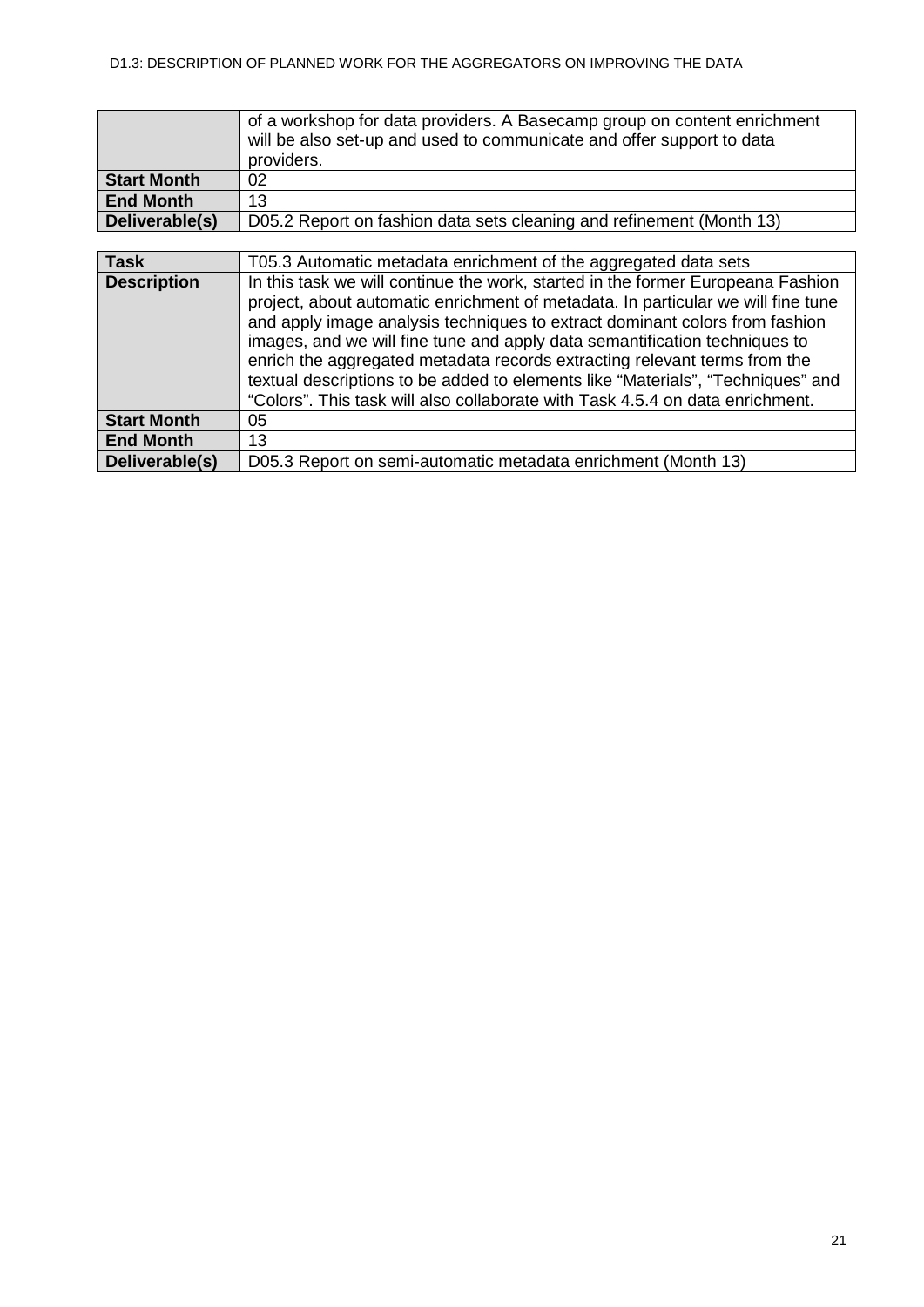<span id="page-21-0"></span>

|                                                                                | <b>Task/Deliverable/Milestone</b>                                                        | 00 | 0 <sub>1</sub> | 02           | 03                  | 04 | 05 | 06 | 07 | 08 | 09 | 10 | 11 | 12 | 13 |
|--------------------------------------------------------------------------------|------------------------------------------------------------------------------------------|----|----------------|--------------|---------------------|----|----|----|----|----|----|----|----|----|----|
|                                                                                | <b>Europeana Fashion</b>                                                                 |    |                |              |                     |    |    |    |    |    |    |    |    |    |    |
|                                                                                |                                                                                          |    |                | <b>Tasks</b> |                     |    |    |    |    |    |    |    |    |    |    |
| T05.1                                                                          | <b>Maintenance and update of</b><br>the Europeana Fashion<br><b>Thesaurus</b>            |    |                |              |                     |    |    |    |    |    |    |    |    |    |    |
| T05.2                                                                          | <b>Harmonisation, refinement</b><br>and cleaning of the<br>aggregated fashion datasets   |    |                |              |                     |    |    |    |    |    |    |    |    |    |    |
| <b>Automatic metadata</b><br>T05.3<br>enrichment of the<br>aggregated datasets |                                                                                          |    |                |              |                     |    |    |    |    |    |    |    |    |    |    |
|                                                                                |                                                                                          |    |                |              | <b>Deliverables</b> |    |    |    |    |    |    |    |    |    |    |
| D05.1                                                                          | <b>Updated version of the</b><br><b>Europeana Fashion</b><br><b>Thesaurus</b>            |    |                |              |                     |    |    |    |    |    |    |    |    |    |    |
| D05.2                                                                          | <b>Report on fashion data sets</b><br>cleaning and refinement                            |    |                |              |                     |    |    |    |    |    |    |    |    |    |    |
| D05.3                                                                          | <b>Report on semi-automatic</b><br>metadata enrichment                                   |    |                |              |                     |    |    |    |    |    |    |    |    |    |    |
|                                                                                | <b>Milestones</b>                                                                        |    |                |              |                     |    |    |    |    |    |    |    |    |    |    |
| M05.1                                                                          | <b>Publishing of the updated</b><br>version of the Europeana<br><b>Fashion thesaurus</b> |    |                |              |                     |    |    |    |    |    |    |    |    |    |    |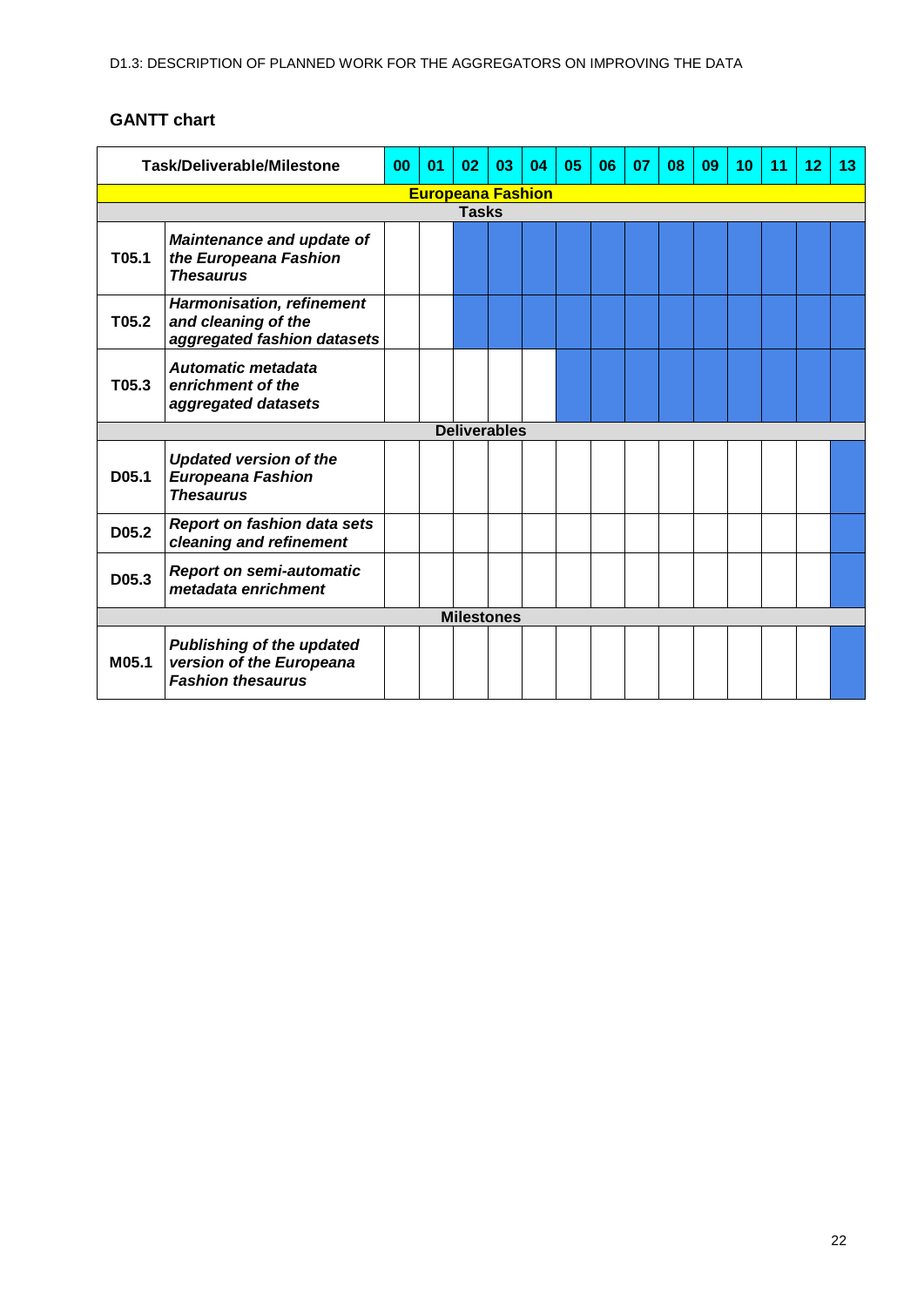## <span id="page-22-0"></span>**6-EUscreen**

| <b>Person Months in Task</b> |  |
|------------------------------|--|
|                              |  |

#### **Description of work**

The quality of data will be improved through three areas of work. They benefit the overall Europeana infrastructure. In effect, activities in this task will also support the work to reach out to new content providers.

- Europeana Publishing Framework: The aggregators will be informed about the Europeana Publishing Framework and its applicability in their respective working contexts.
- Enrichment: This area of work focuses on enriching the metadata using manual and automatic methods and tools.
- Keyframe extraction.

| <b>Task</b>        | T06.1 Europeana Publishing Framework                                                                                                     |
|--------------------|------------------------------------------------------------------------------------------------------------------------------------------|
| <b>Description</b> | The aggregators will be informed about the Europeana Publishing Framework<br>and its applicability in their respective working contexts. |
| <b>Start Month</b> | 01                                                                                                                                       |
| <b>End Month</b>   | 06                                                                                                                                       |

| <b>Task</b>        | T06.2 Enrichment                                                                                                                                                                                                                                                                                                                                                                                                                                                                                                                                                                                                                                                                       |
|--------------------|----------------------------------------------------------------------------------------------------------------------------------------------------------------------------------------------------------------------------------------------------------------------------------------------------------------------------------------------------------------------------------------------------------------------------------------------------------------------------------------------------------------------------------------------------------------------------------------------------------------------------------------------------------------------------------------|
| <b>Description</b> | This area of work focuses on enriching the metadata using manual and<br>automatic methods and tools. In order to improve the quality of the data using<br>enrichment tools, a group-edit functionality will be used that facilitates content<br>providers and data moderators to clean and normalise the data in a user-<br>friendly way. It will give the ability to group items using special search filters<br>and normalise/edit the values using established standards as well as provide<br>suggestions for enrichment from Web resources (e.g. DBpedia) that the users<br>can accept or reject. This work will take the outcomes of Subtask 4.5.2.<br>Develop EDM into account. |
| <b>Start Month</b> | 06                                                                                                                                                                                                                                                                                                                                                                                                                                                                                                                                                                                                                                                                                     |
| <b>End Month</b>   | $12 \overline{ }$                                                                                                                                                                                                                                                                                                                                                                                                                                                                                                                                                                                                                                                                      |

| <b>Task</b>        | T06.3 Keyframe extraction.                                                                                                                                                                                                                                                                                                                                                                       |
|--------------------|--------------------------------------------------------------------------------------------------------------------------------------------------------------------------------------------------------------------------------------------------------------------------------------------------------------------------------------------------------------------------------------------------|
| <b>Description</b> | Keyframe extraction are added to increase the quality of the Europeana<br>service. An important element of the aggregated data is the visual signifier (i.e.<br>thumbnails) that is sent to the Europeana portal. An automatic screenshot<br>extraction service is developed, securing that all objects contributed to<br>Europeana by EUscreen have keyframes, including correct rights labels. |
| <b>Start Month</b> | 07                                                                                                                                                                                                                                                                                                                                                                                               |
| <b>End Month</b>   | 13                                                                                                                                                                                                                                                                                                                                                                                               |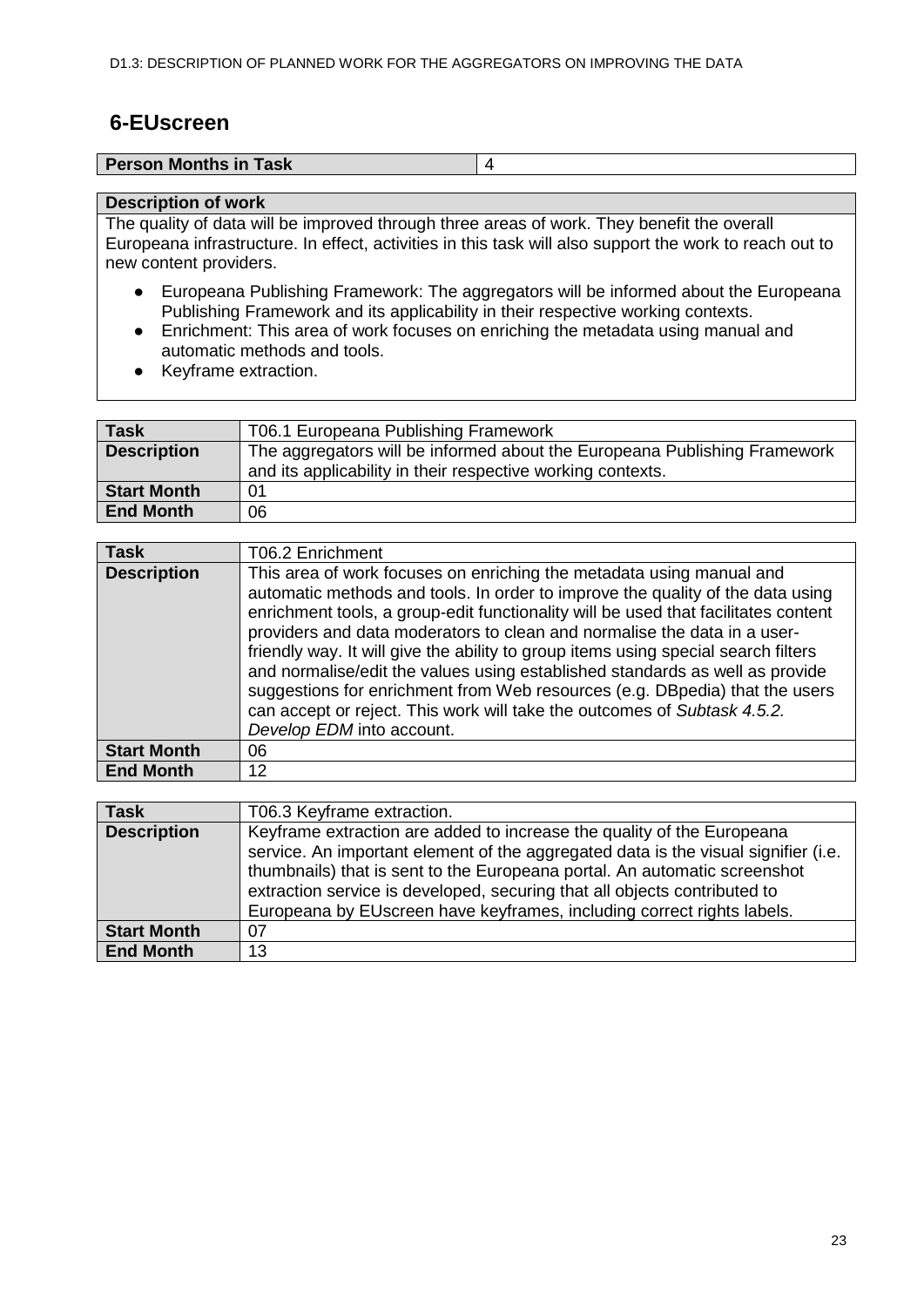<span id="page-23-0"></span>

| <b>Task/Deliverable/Milestone</b> |                                                        | 00 | 01 | 02                | 03 | 04 | 05 | 06 | 07 | 08 | 09 | 10 | 11 | 12 | 13 |
|-----------------------------------|--------------------------------------------------------|----|----|-------------------|----|----|----|----|----|----|----|----|----|----|----|
| <b>EUscreen</b>                   |                                                        |    |    |                   |    |    |    |    |    |    |    |    |    |    |    |
|                                   |                                                        |    |    | <b>Tasks</b>      |    |    |    |    |    |    |    |    |    |    |    |
| T06.1                             | <b>Europeana Publishing</b><br><b>Framework</b>        |    |    |                   |    |    |    |    |    |    |    |    |    |    |    |
| T06.2                             | <b>Enrichment</b>                                      |    |    |                   |    |    |    |    |    |    |    |    |    |    |    |
| T06.2                             | <b>Keyframe extraction</b>                             |    |    |                   |    |    |    |    |    |    |    |    |    |    |    |
|                                   |                                                        |    |    | <b>Milestones</b> |    |    |    |    |    |    |    |    |    |    |    |
| M06.3                             | <b>EUscreen data improvement</b><br>technical delivery |    |    |                   |    |    |    |    |    |    |    |    |    |    |    |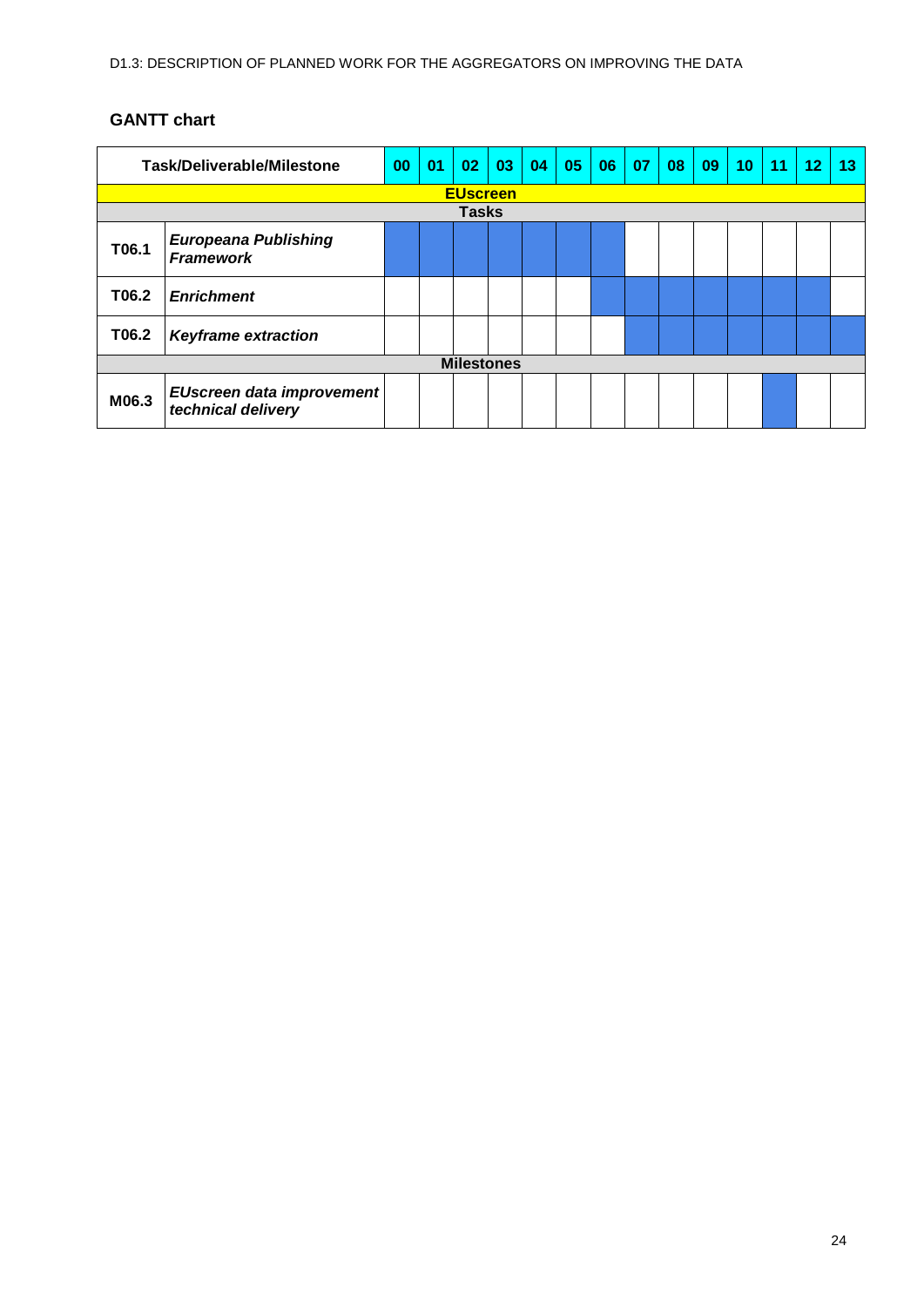# <span id="page-24-0"></span>**7-Social History Aggregator (HOPE2)**

| <b>Person Months in Task</b> |  |
|------------------------------|--|
|                              |  |

#### **Description of work**

The Social History Aggregator (HOPE2) aims to improve its practices on digital appraisal, materials selected by the new data providers will be reviewed by the core team to define their relevance for the Social History Aggregator and Europeana. The concept of the collection, its completeness and its context is also important to showcase. In case of the existing data providers, some collection descriptions need to be refined, while new partners will go through a stricter quality check prior to considering them for publication. A new policy defines one of the crucial components to provide hierarchical display to digital objects, achieved through elements such as dcterms:isPartOf, edm:isRelatedTo, dc:relation, edm:isNextInSequence.

Semantic enrichment tasks will include applying more multilingual elements, at least for collection descriptions (English and the language of the content) and titles. Translations in 5 European languages for the domain specific themes/subject tags will be added. These tasks will also comprise adding more keywords, subjects, tags connected with skos:Concept class. All HOPE/HOPE2 metadata values using Linked Open Data will be enriched. Metadata should be enriched where possible using Linked Open Data vocabularies to ensure the greater online exposure.

The Social History Aggregator (HOPE2) will highlight the global geographical references to the collections and the extended geographical coverage. The use of the edm:Place class will allow these institutions to submit more specific geospatial information. In addition, ideally, the latitude and longitude of the object will be submitted in the edm:Place class, or edm:TimeSpan class can be also used.

Re-using social history collections is a key aspect of the digital object for both the general and specialist user. Rights statements need to be provided by selecting one of the 13 Europeana rights statements, or providing more clarity on the different licenses and convincing the partners to assign more open licenses. Restrictive statements will be revisited and discussed with existing data providers. The discussion around copyright is especially important when we encourage content providers to add direct links to their digital objects.

Five new data providers will be added (see also Europeana DSI task 1.6.1). Their collections need to be ingested and enriched with themes, language, geospatial elements.

| <b>Task</b>        | T07.1 Assessing existing metadata in the Social History Aggregator and                                                                                                                                                                                                                                                                                                                                                                                                                                                                                                                                                         |
|--------------------|--------------------------------------------------------------------------------------------------------------------------------------------------------------------------------------------------------------------------------------------------------------------------------------------------------------------------------------------------------------------------------------------------------------------------------------------------------------------------------------------------------------------------------------------------------------------------------------------------------------------------------|
|                    | evaluating possible improvements                                                                                                                                                                                                                                                                                                                                                                                                                                                                                                                                                                                               |
| <b>Description</b> | Looks at the dataset available on the Social History Portal. Currently, the portal<br>has 183 collections, 45 missing a country element, 20 missing a thematic<br>element, 86 missing a language elements. Further analysis will be carried out<br>on rights values, collection appraisal, direct linking, expanding the tagging tool<br>functionality, reviewing the multilingual metadata values and geospatial<br>information. The result of this analytical work will help renegotiate policies with<br>the current partners and convince them to add the missing values or to invest<br>into the translation of metadata. |
| <b>Start Month</b> | 03                                                                                                                                                                                                                                                                                                                                                                                                                                                                                                                                                                                                                             |
| <b>End Month</b>   | 13                                                                                                                                                                                                                                                                                                                                                                                                                                                                                                                                                                                                                             |
| Milestone(s)       | M07.1 International Association of Labour History Institutions (IALHI) Annual                                                                                                                                                                                                                                                                                                                                                                                                                                                                                                                                                  |
|                    | Meeting to be held in Edinburgh to share the first results (Month 05)                                                                                                                                                                                                                                                                                                                                                                                                                                                                                                                                                          |
|                    | M07.2 Produce an action plan (Month 05)                                                                                                                                                                                                                                                                                                                                                                                                                                                                                                                                                                                        |
|                    | M07 3 Execute action plan and tasks identified (Month 10)                                                                                                                                                                                                                                                                                                                                                                                                                                                                                                                                                                      |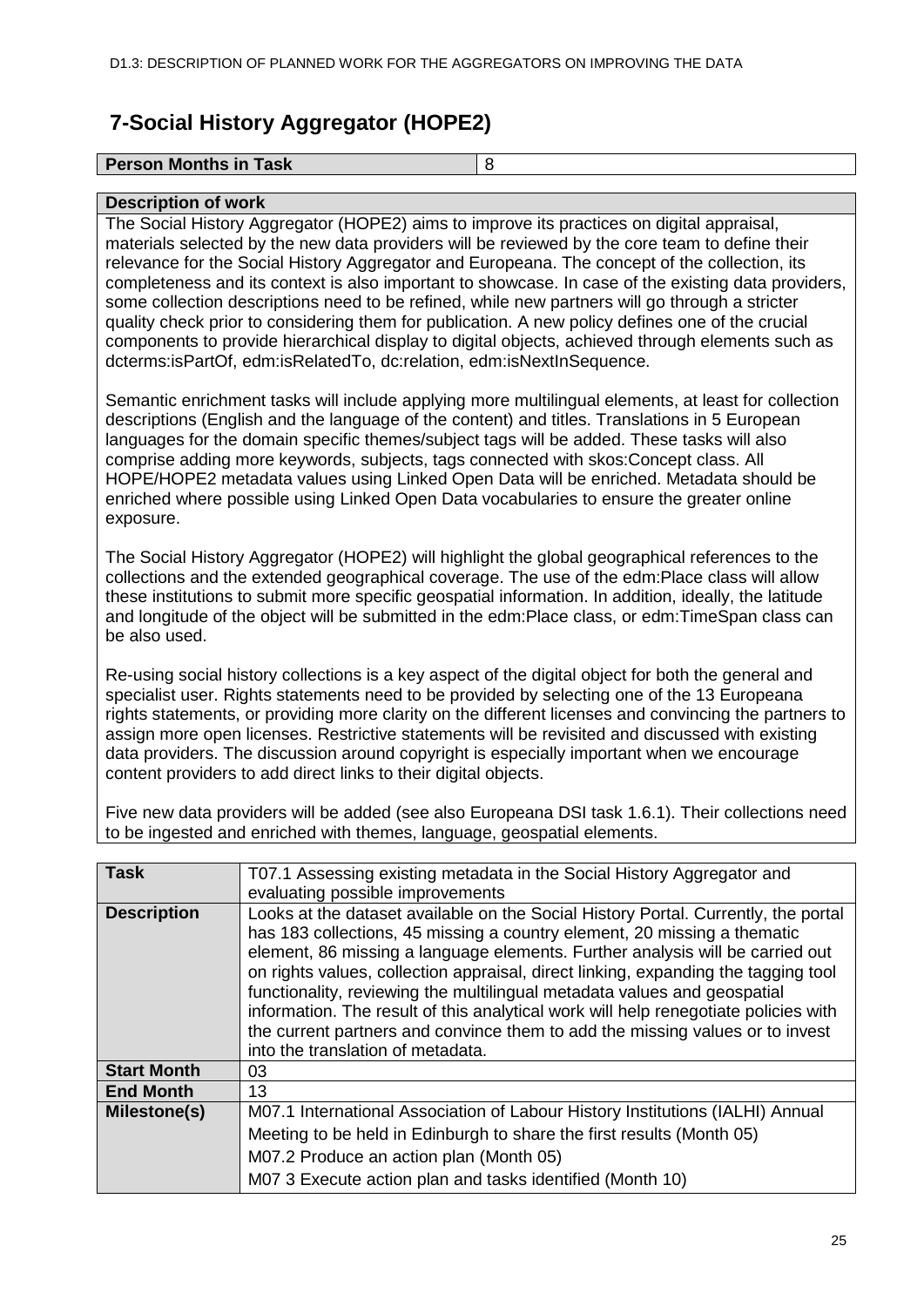|                | M07.4 Report back on quality improvement and contribution by current<br>partners (Month 13) |
|----------------|---------------------------------------------------------------------------------------------|
| Deliverable(s) | D07.1 Final action plan for social history institutions (Month 06)                          |
|                | D07.2 Data delivery of improved metadata completed (Month 13)                               |

| Task               | T07.2 Defining requirements for multilingual access and implementation                                                                                                                                                                                                                                                                                                                                                                                                                                                                                                                                                                                                   |
|--------------------|--------------------------------------------------------------------------------------------------------------------------------------------------------------------------------------------------------------------------------------------------------------------------------------------------------------------------------------------------------------------------------------------------------------------------------------------------------------------------------------------------------------------------------------------------------------------------------------------------------------------------------------------------------------------------|
| <b>Description</b> | Among the semantic enrichment tasks we consider multilingual access one of<br>the most ambitious goals of the project. The current HOPE policy does not<br>prescribe the provision of mandatory bilingual metadata (English and metadata<br>of the content), however for the sake of consistent discovery experience we will<br>highlight the importance for the following elements: collections title and<br>descriptions, item titles, subject terms. The task will also include all<br>HOPE/HOPE2 metadata values using Linked Open Data. Metadata should be<br>enriched where possible using Linked Open Data vocabularies to ensure the<br>greater online exposure. |
| <b>Start Month</b> | 05                                                                                                                                                                                                                                                                                                                                                                                                                                                                                                                                                                                                                                                                       |
| <b>End Month</b>   | 13                                                                                                                                                                                                                                                                                                                                                                                                                                                                                                                                                                                                                                                                       |
| Milestone(s)       | M07.5 Requirements for multilingual access (Month 05)                                                                                                                                                                                                                                                                                                                                                                                                                                                                                                                                                                                                                    |
|                    | M07.6 Interim report on site visits (Month 09)                                                                                                                                                                                                                                                                                                                                                                                                                                                                                                                                                                                                                           |
|                    | M07.7 Final report on implementation (Month 13)                                                                                                                                                                                                                                                                                                                                                                                                                                                                                                                                                                                                                          |
| Deliverable(s)     | D07.3 Data delivery of multilingual metadata completed (Month 12)<br>D07.4 Applying Linked Open Data vocabularies (Month 13)                                                                                                                                                                                                                                                                                                                                                                                                                                                                                                                                             |

| <b>Task</b>        | T07.3 Defining requirements for geospatial enrichment and implementation         |  |  |  |  |  |  |  |  |  |
|--------------------|----------------------------------------------------------------------------------|--|--|--|--|--|--|--|--|--|
| <b>Description</b> | The current social history collections often lack country references while IALHI |  |  |  |  |  |  |  |  |  |
|                    | is a global organisation, we would like to make sure that our international      |  |  |  |  |  |  |  |  |  |
|                    | network is well represented from the point of view of our collections as well.   |  |  |  |  |  |  |  |  |  |
|                    | The use of the edm: Place class will allow institutions to submit more specific  |  |  |  |  |  |  |  |  |  |
|                    | geospatial information. The use of country coverage will enhance discovery in    |  |  |  |  |  |  |  |  |  |
|                    | addition to provenance information. Ideally, the latitude and longitude of the   |  |  |  |  |  |  |  |  |  |
|                    | object should be submitted in the edm:Place class, or edm:TimeSpan class         |  |  |  |  |  |  |  |  |  |
|                    | can be also used. Wherever it is possible we will use automatic geotagging.      |  |  |  |  |  |  |  |  |  |
| <b>Start Month</b> | 05                                                                               |  |  |  |  |  |  |  |  |  |
| <b>End Month</b>   | 13                                                                               |  |  |  |  |  |  |  |  |  |
| Milestone(s)       | M07.8 Requirements for geospatial enrichment and implementation (Month 05)       |  |  |  |  |  |  |  |  |  |
|                    | M07.9 Interim report on site visits (Month 09)                                   |  |  |  |  |  |  |  |  |  |
|                    | M07.10 Final report on the implementation of geotagging (Month 13)               |  |  |  |  |  |  |  |  |  |
| Deliverable(s)     | D07.5 Applying geospatial references (Month 12)                                  |  |  |  |  |  |  |  |  |  |
|                    | D07.6 Data delivery of geospatial metadata completed (Month 13)                  |  |  |  |  |  |  |  |  |  |

| <b>Task</b>        | T07.4 Defining requirements for resolving additional access issues: broken<br>links, direct links, formats, technical constraints, licensing                                                                                                                                                                                                                                                                                                                                                                                                                                                                                                                                                                                                                                                                                                                                                                     |
|--------------------|------------------------------------------------------------------------------------------------------------------------------------------------------------------------------------------------------------------------------------------------------------------------------------------------------------------------------------------------------------------------------------------------------------------------------------------------------------------------------------------------------------------------------------------------------------------------------------------------------------------------------------------------------------------------------------------------------------------------------------------------------------------------------------------------------------------------------------------------------------------------------------------------------------------|
| <b>Description</b> | The appearing problems with our current collections could be explained partly<br>by technical constraints edm:isShownBy or edm:isShownAt, lack of persistent<br>ID, technical measures applied to hinder downloads, obsolete formats, non-<br>standard thumbnails. On the other hand the lack of clear license information,<br>missing rights statements and supporting policies on the local collection pages<br>including the Social History Portal represent a conglomerate of problems. Here<br>the enrichment process is more complex, it entails training, consultation,<br>technical work which should be all combined. At the same time the reluctance<br>to rely on more open access principles may conflict with traditional institutional<br>policies, economic exploitation etc. The result of these activities should be<br>monitored through not only having more rights statements with more open |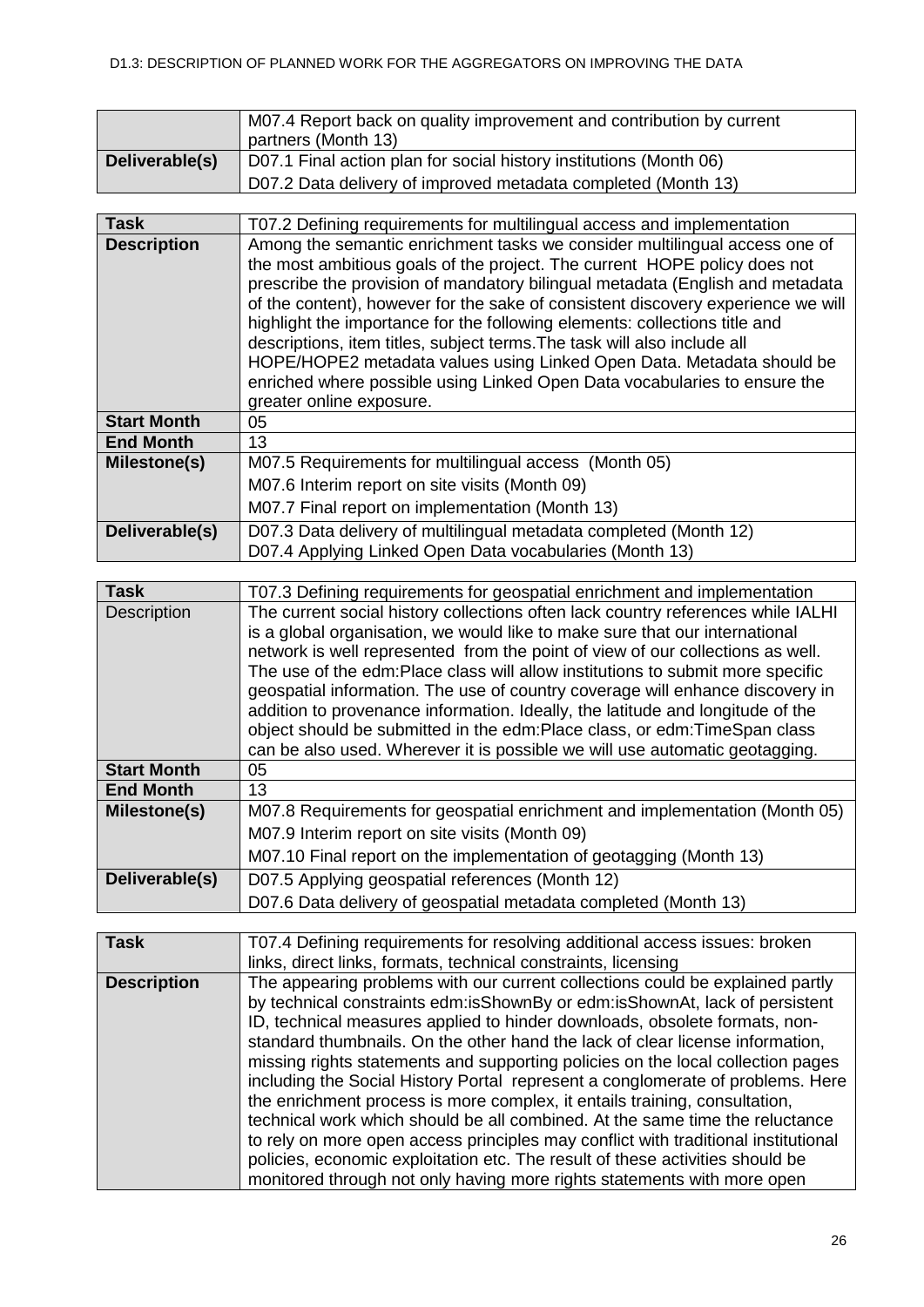|                    | provisions as metadata in the light of the Euroepana Publishing Framework<br>but communicating more transparent access policies, introducing notice and<br>takedown approaches etc. |  |  |  |  |  |  |  |  |  |
|--------------------|-------------------------------------------------------------------------------------------------------------------------------------------------------------------------------------|--|--|--|--|--|--|--|--|--|
| <b>Start Month</b> | 05.                                                                                                                                                                                 |  |  |  |  |  |  |  |  |  |
| <b>End Month</b>   | 13                                                                                                                                                                                  |  |  |  |  |  |  |  |  |  |
| Milestone(s)       | M07.11 Revisiting the HOPE IPR Best Practices Recommendations by                                                                                                                    |  |  |  |  |  |  |  |  |  |
|                    | acknowledging the Europeana Publishing Framework (Month 05)                                                                                                                         |  |  |  |  |  |  |  |  |  |
|                    | M07.12 Interim report on local IPR situations (Month 09)                                                                                                                            |  |  |  |  |  |  |  |  |  |
|                    | M07.13 Interim report on local technical problems and possible solutions                                                                                                            |  |  |  |  |  |  |  |  |  |
|                    | (Month 09)                                                                                                                                                                          |  |  |  |  |  |  |  |  |  |
|                    | M07.14 Final report on improved access (Month 13)                                                                                                                                   |  |  |  |  |  |  |  |  |  |
| Deliverable(s)     | D07.7 Updated HOPE WIKI on licensing and IPR including links to local sites                                                                                                         |  |  |  |  |  |  |  |  |  |
|                    | (Month 13)                                                                                                                                                                          |  |  |  |  |  |  |  |  |  |
|                    | D07.8 Data delivery of rights statements (Month 13)                                                                                                                                 |  |  |  |  |  |  |  |  |  |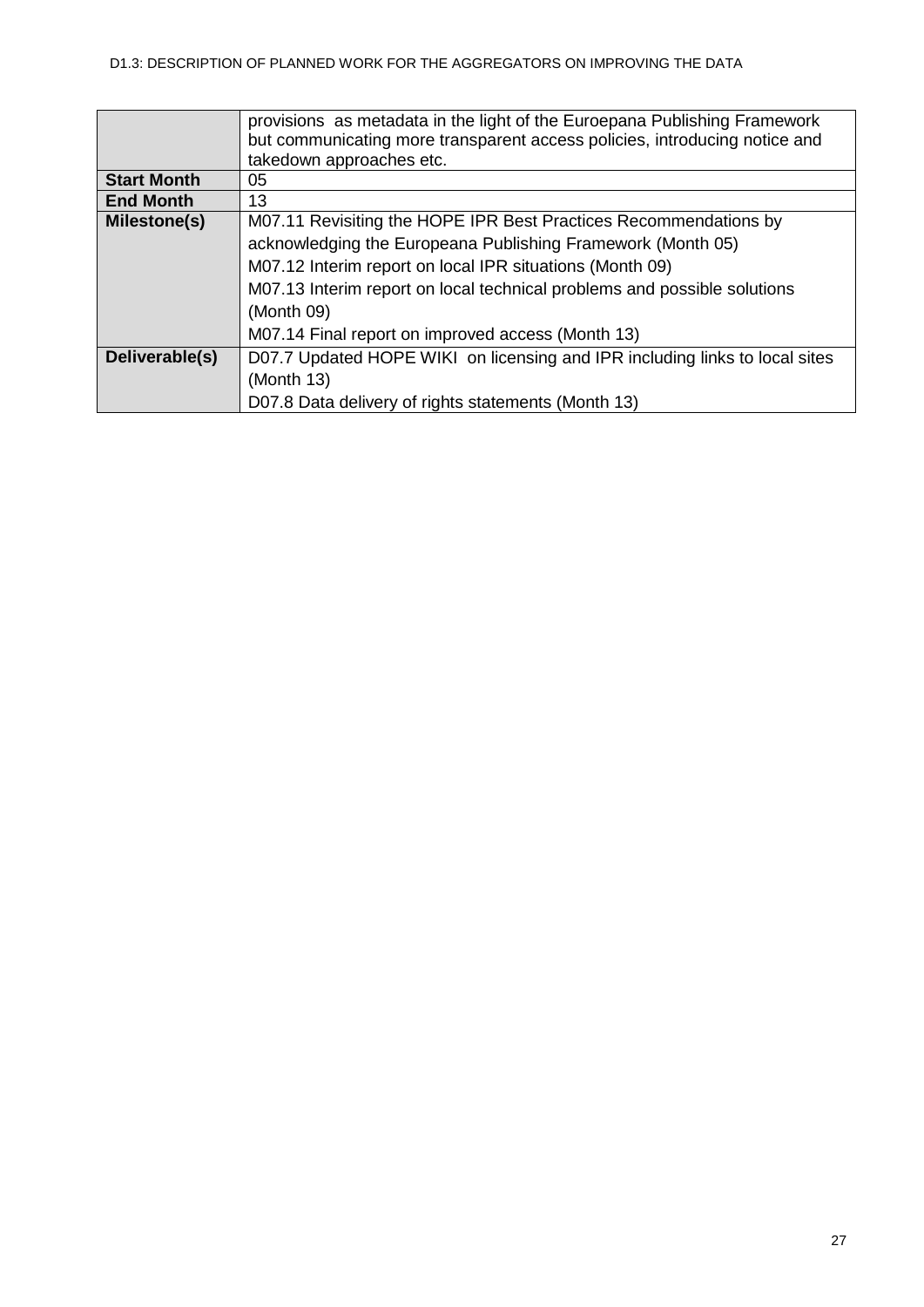<span id="page-27-0"></span>

| <b>Task/Deliverable/Milestone</b>        |                                                                                                                                                           | 00 | 01 | 02                  | 03 | 04 | 05 | 06 | 07 | 08 | 09 | 10 | 11 | 12 | 13 |
|------------------------------------------|-----------------------------------------------------------------------------------------------------------------------------------------------------------|----|----|---------------------|----|----|----|----|----|----|----|----|----|----|----|
| <b>Social History Aggregator (HOPE2)</b> |                                                                                                                                                           |    |    |                     |    |    |    |    |    |    |    |    |    |    |    |
| <b>Tasks</b>                             |                                                                                                                                                           |    |    |                     |    |    |    |    |    |    |    |    |    |    |    |
| T07.01                                   | <b>Assessing existing</b><br>metadata in the Social<br><b>History Aggregator and</b><br>evaluating possible<br><i>improvements</i>                        |    |    |                     |    |    |    |    |    |    |    |    |    |    |    |
| T07.02                                   | <b>Defining requirements for</b><br>multilingual access and<br>implementation                                                                             |    |    |                     |    |    |    |    |    |    |    |    |    |    |    |
| T07.03                                   | Defining requirements for<br>geospatial enrichment and<br>implementation                                                                                  |    |    |                     |    |    |    |    |    |    |    |    |    |    |    |
| T07.04                                   | <b>Defining requirements for</b><br>resolving additional<br>access issues: broken<br>links, direct links, formats,<br>technical constraints,<br>licensing |    |    |                     |    |    |    |    |    |    |    |    |    |    |    |
|                                          |                                                                                                                                                           |    |    | <b>Deliverables</b> |    |    |    |    |    |    |    |    |    |    |    |
| D07.01                                   | Final action plan for aocial<br>history institutions                                                                                                      |    |    |                     |    |    |    |    |    |    |    |    |    |    |    |
| D07.02                                   | Data delivery of improved<br>metadata completed                                                                                                           |    |    |                     |    |    |    |    |    |    |    |    |    |    |    |
| D07.03                                   | Data delivery of<br>multilingual metadata<br>completed                                                                                                    |    |    |                     |    |    |    |    |    |    |    |    |    |    |    |
| D07.04                                   | <b>Applying Linked Open</b><br>Data vocabularies                                                                                                          |    |    |                     |    |    |    |    |    |    |    |    |    |    |    |
| D07.05                                   | <b>Applying geospatial</b><br>references                                                                                                                  |    |    |                     |    |    |    |    |    |    |    |    |    |    |    |
| D07.06                                   | Data delivery of geospatial<br>metadata completed                                                                                                         |    |    |                     |    |    |    |    |    |    |    |    |    |    |    |
| D07.07                                   | <b>Updated HOPE WIKI on</b><br>licensing and IPR<br>including links to local<br>sites                                                                     |    |    |                     |    |    |    |    |    |    |    |    |    |    |    |
| D07.08                                   | Data delivery of rights<br><b>statements</b>                                                                                                              |    |    |                     |    |    |    |    |    |    |    |    |    |    |    |
|                                          |                                                                                                                                                           |    |    | <b>Milestones</b>   |    |    |    |    |    |    |    |    |    |    |    |
| M07.01                                   | <b>International Association</b><br>of Labour History                                                                                                     |    |    |                     |    |    |    |    |    |    |    |    |    |    |    |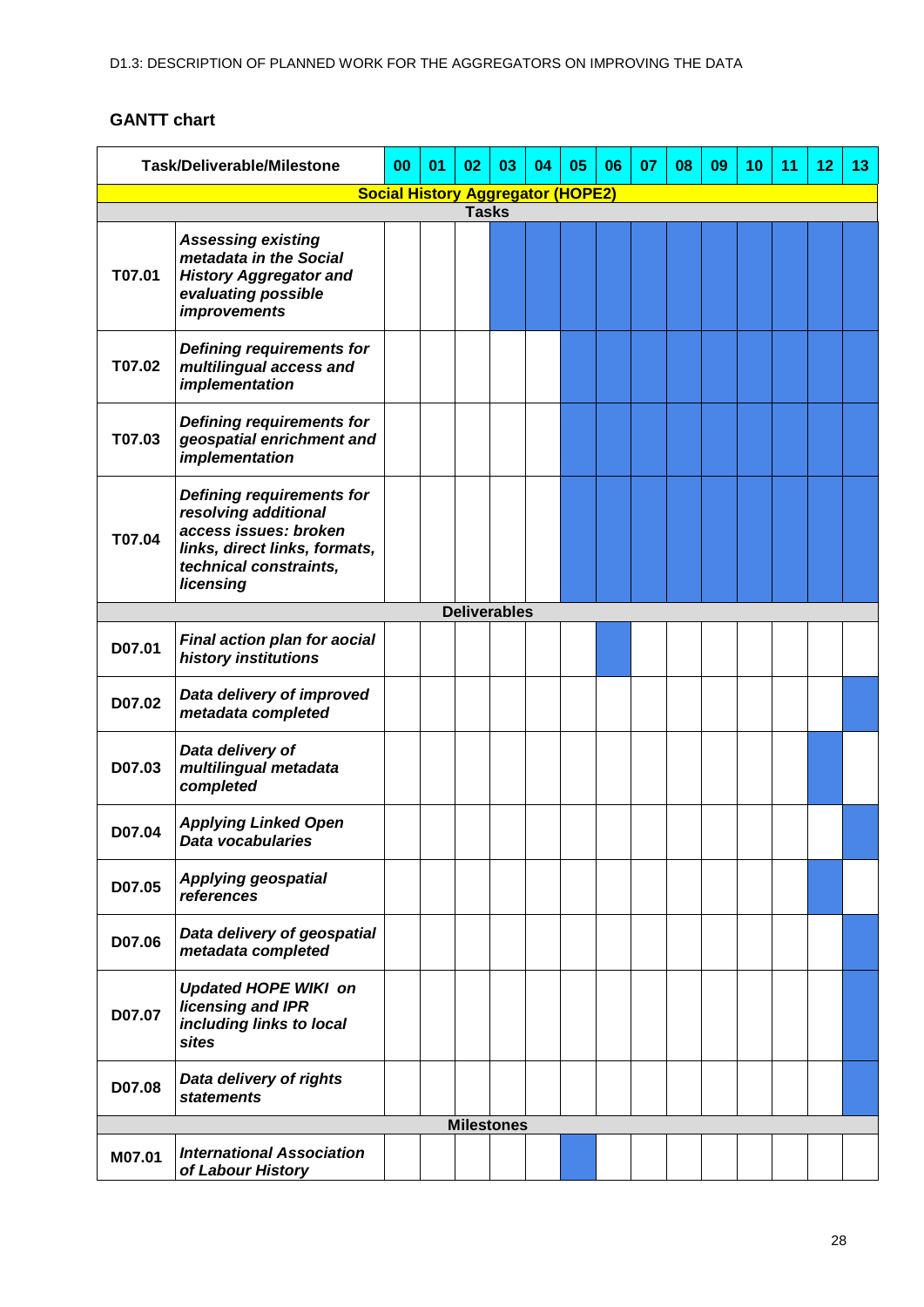|        | <b>Institutions (IALHI) Annual</b><br><b>Meeting to be held in</b><br><b>Edinburgh to share the</b><br>first results                                  |  |  |  |  |  |  |  |
|--------|-------------------------------------------------------------------------------------------------------------------------------------------------------|--|--|--|--|--|--|--|
| M07.02 | Produce an action plan                                                                                                                                |  |  |  |  |  |  |  |
| M07.03 | <b>Execute action plan and</b><br>tasks identified                                                                                                    |  |  |  |  |  |  |  |
| M07.04 | <b>Report back on quality</b><br>improvement and<br>contribution by current<br>partners                                                               |  |  |  |  |  |  |  |
| M07.05 | <b>Requirements for</b><br>multilingual access                                                                                                        |  |  |  |  |  |  |  |
| M07.06 | Interim report on site visits                                                                                                                         |  |  |  |  |  |  |  |
| M07.07 | <b>Final report on</b><br>implementation                                                                                                              |  |  |  |  |  |  |  |
| M07.08 | <b>Requirements for</b><br>geospatial enrichment and<br>implementation                                                                                |  |  |  |  |  |  |  |
| M07.09 | Interim report on site visits                                                                                                                         |  |  |  |  |  |  |  |
| M07.10 | Final report on the<br>implementation of<br>geotagging                                                                                                |  |  |  |  |  |  |  |
| M07.11 | <b>Revisiting the HOPE IPR</b><br><b>Best Practices</b><br><b>Recommendations by</b><br>acknowledging the<br>Europeana Publishing<br><b>Framework</b> |  |  |  |  |  |  |  |
| M07.12 | Interim report on local IPR<br><b>situations</b>                                                                                                      |  |  |  |  |  |  |  |
| M07.13 | Interim report on local<br>technical problems and<br>possible solutions                                                                               |  |  |  |  |  |  |  |
| M07.14 | <b>Final report on improved</b><br>access                                                                                                             |  |  |  |  |  |  |  |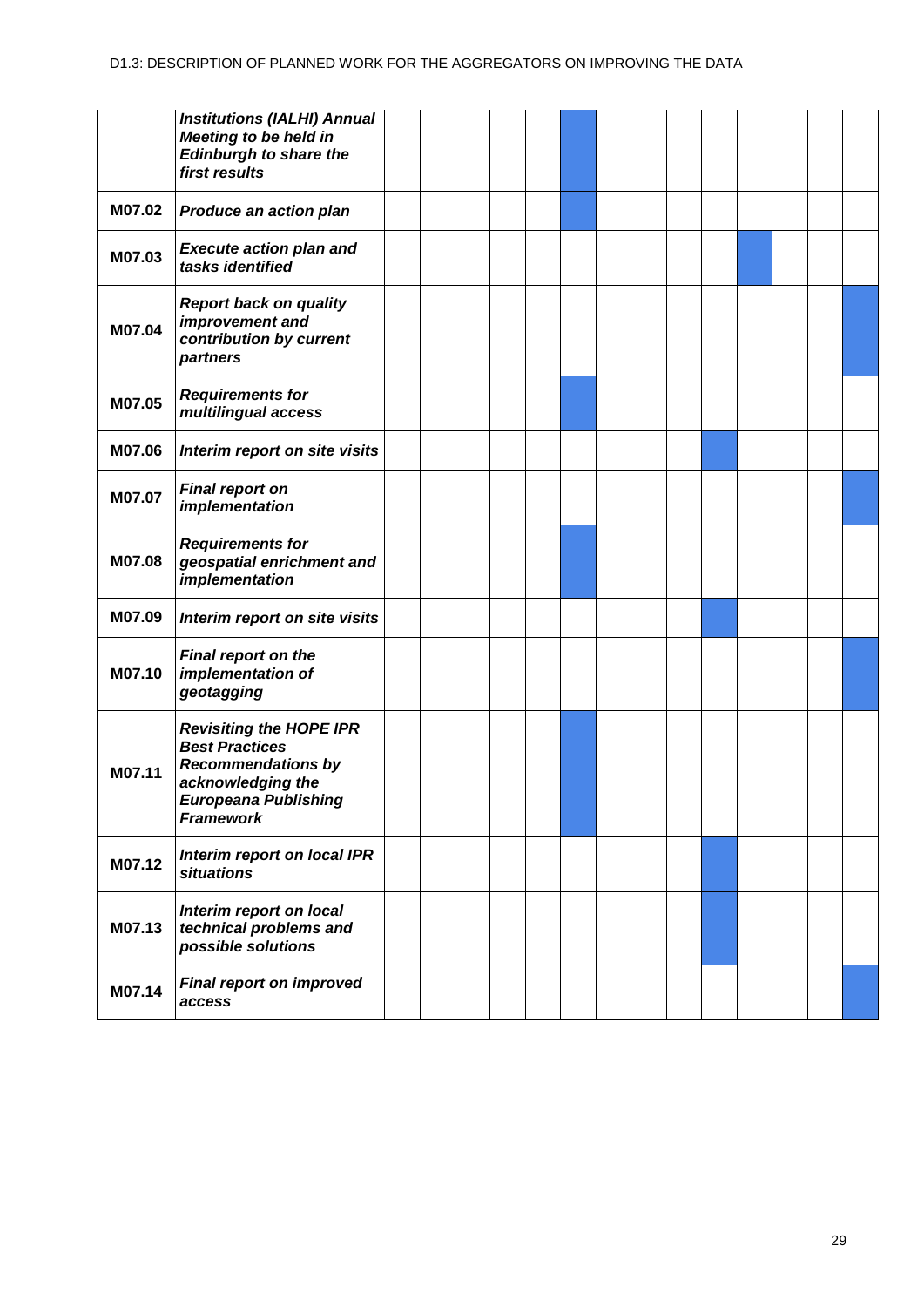# <span id="page-29-0"></span>**8-The European Library**

| <b>Person Months in Task</b> |  |
|------------------------------|--|
|                              |  |

#### **Description of work**

The European Library (TEL) will finalise the migration of its datasets from the ESE format to EDM. The migration to EDM will improve the quality of the data on several important points, such as making all objects provided to Europeana to have persistent identifiers; all objects are labelled with a rights statement from the Europeana rights statements list; all text objects have a language; all metadata records pointing to a digital file or to a html page representing a digital object.

TEL will work on the consistency of rights labels by making sure the rights statements chosen by data providers are consistent with the objects they are applied to. The focus will be made on making sure the objects in the Public Domain are labelled with the Public Domain Mark., TEL will develop validation rules for checking automatically not only by date of publication but also by the digitisation laws that exist per country. This will help to identify objects that belong to the Public Domain but they are not licensed accordingly.

TEL will analyse its collections in Europeana to identify duplicate records and perform deduplication of datasets when needed (e.g. providers with new collections send also duplicate records, that is to say, records included in older sets and published already in TEL and Europeana). TEL would like also to work closer with the data providers in order to determine a new deduplication methodology within the aggregation ecosystem. TEL will provide new recommendations that will be developed further by Europeana to be applicable to all aggregators. These new recommendations will help detecting and preventing duplicate records earlier the aggregation process.

TEL will focus on the normalization of data by increasing the amount of language attributes in the metadata and by normalising the language ISO codes.

TEL will also work on the enrichment of data with controlled vocabularies by increasing the amount of linked data identifiers from AAT, Iconclass, ULAN, TGN used in the metadata. TEL ran a data mining report to identify the amount of identifiers used anywhere in the TEL dataset.

TEL will also work with the data providers to improve the quality of the images (size, resolution, etc) published in Europeana but also to make all digital objects have a thumbnail. TEL identified the number of records with missing thumbnails in Europeana.

| <b>Task</b>        | T08.1 Moving from ESE to EDM                                                                                                                                                                                                                                                                                                                                                                                                                                                                                                                                                                                                                                                     |
|--------------------|----------------------------------------------------------------------------------------------------------------------------------------------------------------------------------------------------------------------------------------------------------------------------------------------------------------------------------------------------------------------------------------------------------------------------------------------------------------------------------------------------------------------------------------------------------------------------------------------------------------------------------------------------------------------------------|
| <b>Description</b> | The European Library will finalise the migration of its datasets from the ESE<br>format to EDM. The migration to EDM will improve the quality of the data on<br>the following points:<br>• All the objects provided to Europeana have a persistent identifier<br>All objects are labelled with a rights statement from the Europeana<br>$\bullet$<br>Rights statements <sup>7</sup><br>All text objects have a language<br>$\bullet$<br>All metadata records point to a digital file or to a html page representing<br>$\bullet$<br>a digital object<br>All EDM metadata records will comply with the validation rules described in the<br><b>EDM</b> documentation <sup>8</sup> |
| <b>Start Month</b> | 00                                                                                                                                                                                                                                                                                                                                                                                                                                                                                                                                                                                                                                                                               |

<span id="page-29-1"></span> $\frac{7}{8}$  <http://pro.europeana.eu/share-your-data/rights-statement-guidelines/available-rights-statements>  $\frac{8}{8}$  <http://pro.europeana.eu/share-your-data/data-guidelines/edm-documentation>

<span id="page-29-2"></span>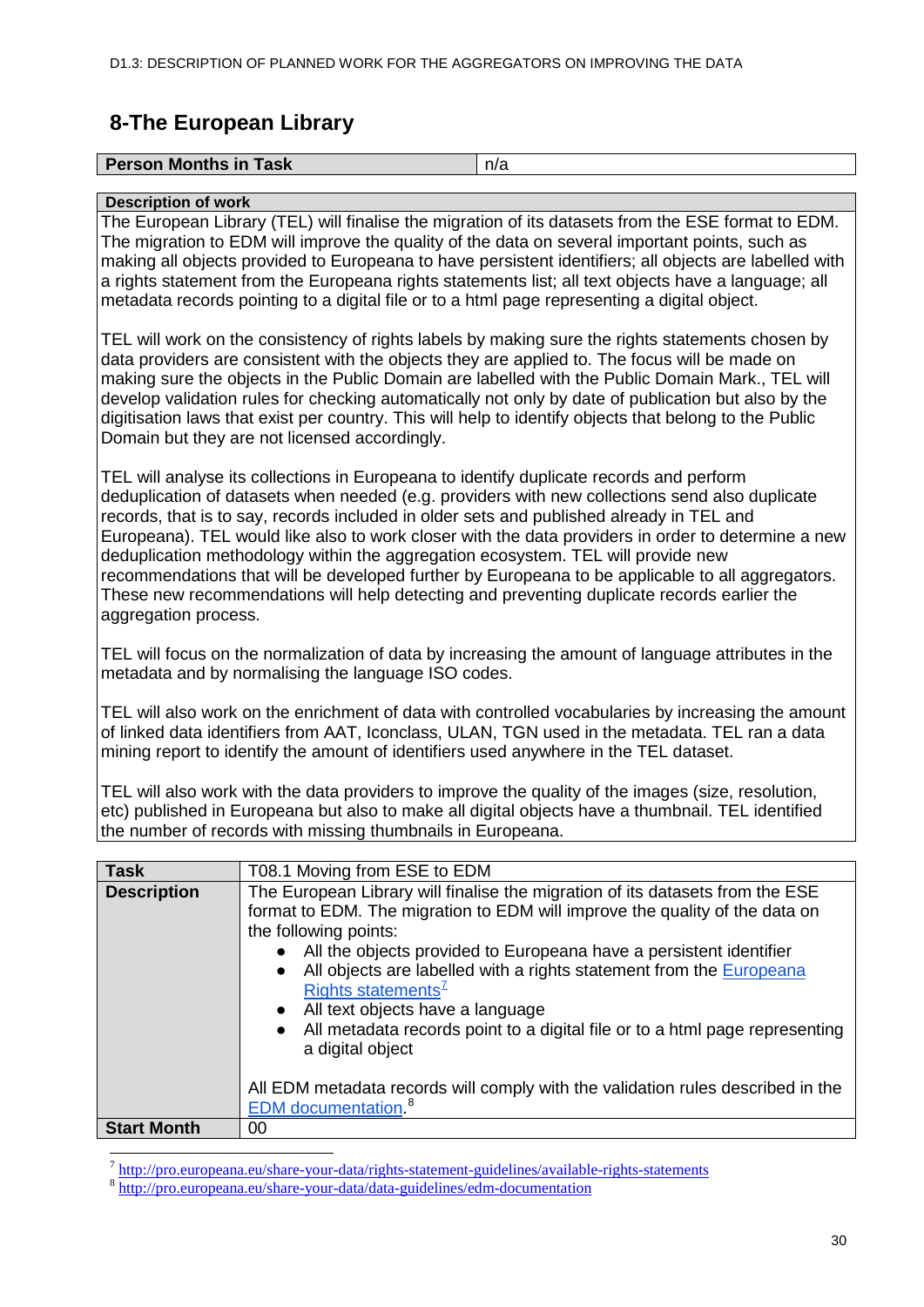| <b>End Month</b>    |                                                                         |
|---------------------|-------------------------------------------------------------------------|
| <b>Milestone(s)</b> | <sup>1</sup> 58 datasets will migrated from ESE to EDM (Month.<br>M08.1 |

| <b>Task</b>        | T08.2 Consistency of rights labels                                                                                                                                                                                                                                                                                                   |
|--------------------|--------------------------------------------------------------------------------------------------------------------------------------------------------------------------------------------------------------------------------------------------------------------------------------------------------------------------------------|
| <b>Description</b> | Make sure the rights statements chosen by data providers are consistent with<br>the objects they are applied to. A specific focus will be put on making sure the<br>objects in the Public Domain are marked Public domain. Validation rules based<br>on the publication date and digitisation laws per country will be put in place. |
| <b>Start Month</b> | 00                                                                                                                                                                                                                                                                                                                                   |
| <b>End Month</b>   | 13                                                                                                                                                                                                                                                                                                                                   |
| Milestone(s)       | M08.2 60%-70% of the TEL collections checked, validated with the provider<br>and delivered to Europeana with updated rights statements (Month 13)                                                                                                                                                                                    |

| <b>Task</b>        | T08.3 Deduplication of records                                                                                                                                                                                            |
|--------------------|---------------------------------------------------------------------------------------------------------------------------------------------------------------------------------------------------------------------------|
| <b>Description</b> | TEL will perform deduplication of datasets when needed (e.g providers with<br>new collections send also duplicate records, that is to say, records included in<br>older sets and published already in TEL and Europeana). |
| <b>Start Month</b> | 00                                                                                                                                                                                                                        |
| <b>End Month</b>   | 13                                                                                                                                                                                                                        |
| Milestone(s)       | M08.3 30%-50% of the TEL collections checked for duplicates, deduplicated<br>and delivered to Europeana without duplicates (Month 13)                                                                                     |

| <b>Task</b>        | T08.4 Normalisation                                                                                                                                          |
|--------------------|--------------------------------------------------------------------------------------------------------------------------------------------------------------|
| <b>Description</b> | Increase the amount of language attributes in the metadata. Normalisation of                                                                                 |
|                    | language ISO codes.                                                                                                                                          |
| <b>Start Month</b> | 00                                                                                                                                                           |
| <b>End Month</b>   | 13                                                                                                                                                           |
| Milestone(s)       | M08.4 30%-50% of the TEL collections checked and delivered to Europeana<br>with increased number of language attributes & normalised ISO codes (Month<br>13) |

| <b>Task</b>        | T08.5 Vocabulary enrichment                                                                                                                                                       |
|--------------------|-----------------------------------------------------------------------------------------------------------------------------------------------------------------------------------|
| <b>Description</b> | Increase the amount of linked data identifiers from AAT, Iconclass, ULAN, TGN<br>in the data. Identification of number of identifiers used in the TEL dataset done<br>in month 3. |
| <b>Start Month</b> | 00                                                                                                                                                                                |
| <b>End Month</b>   | 13                                                                                                                                                                                |
| Milestone(s)       | M08.5 30%-50% of the TEL collections checked and delivered to Europeana<br>with enriched vocabulary by increasing the number of linked data identifiers<br>(Month 13)             |

| <b>Task</b>        | T08.6 Quality images & thumbnails                                                                                                                                                                                                                                                                                                                                      |  |  |  |  |  |  |  |
|--------------------|------------------------------------------------------------------------------------------------------------------------------------------------------------------------------------------------------------------------------------------------------------------------------------------------------------------------------------------------------------------------|--|--|--|--|--|--|--|
| <b>Description</b> | TEL will work with its data providers to improve the quality of the images<br>aggregated to Europeana, as defined by the Europeana Publishing<br>Framework. TEL will work with its data providers to increase the amount of<br>thumbnails for all objects provided to Europeana. Identification of TEL records<br>with missing thumbnails in Europeana done in month 3 |  |  |  |  |  |  |  |
|                    |                                                                                                                                                                                                                                                                                                                                                                        |  |  |  |  |  |  |  |
| <b>Start Month</b> | 00                                                                                                                                                                                                                                                                                                                                                                     |  |  |  |  |  |  |  |
| <b>End Month</b>   | 13                                                                                                                                                                                                                                                                                                                                                                     |  |  |  |  |  |  |  |
| Milestone(s)       | M08.6 60%-70% of the TEL collections checked and delivered to Europeana<br>with better images and 570,702 TEL records with missing thumbnails from<br>Europeana fixed (with focusing on video and sound material) (Month13)                                                                                                                                            |  |  |  |  |  |  |  |